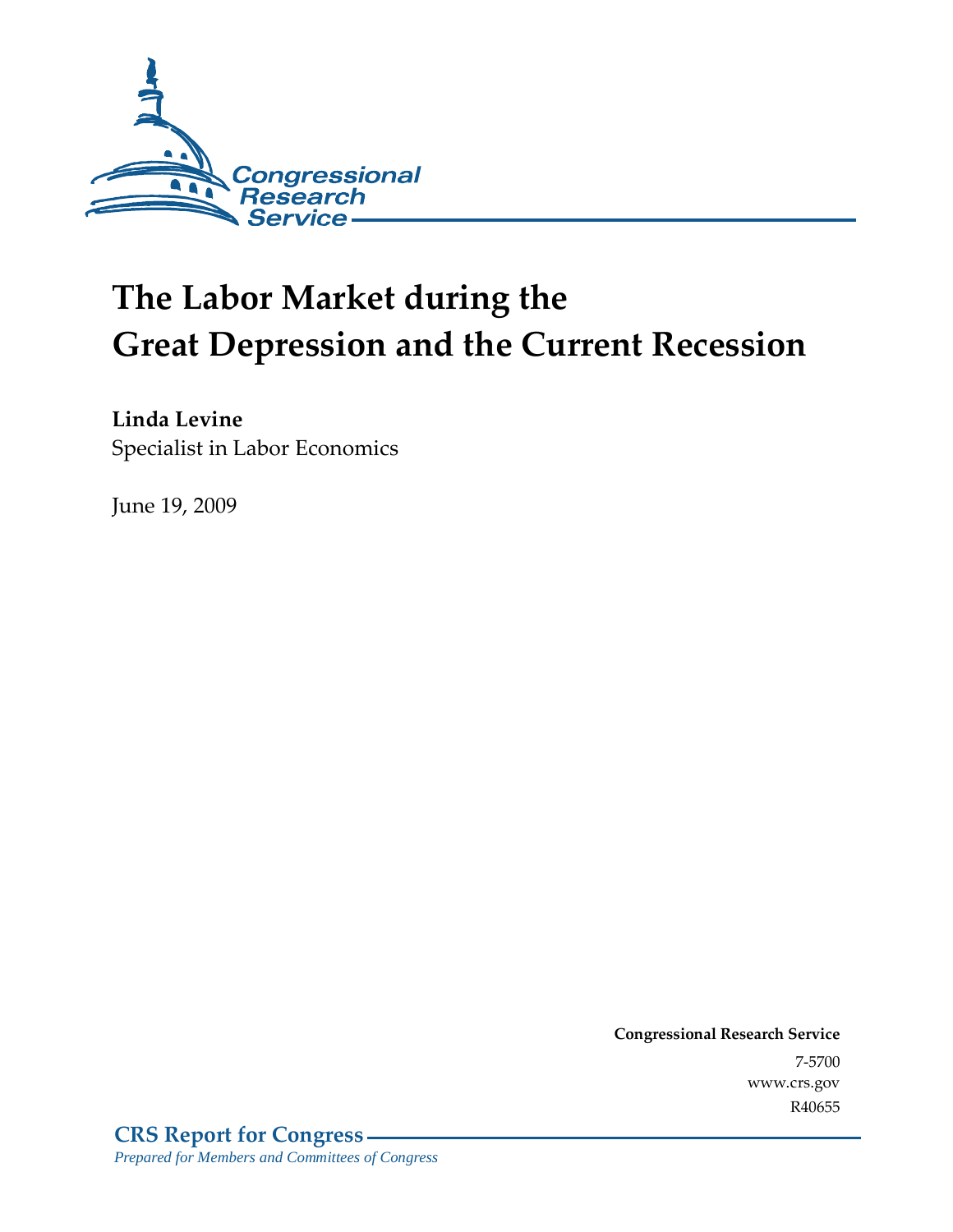## **Summary**

A good deal of commentary has addressed similarities between the recession that began in December 2007 and the Great Depression. Comparisons between the two have extended beyond conditions in financial markets to conditions in the labor market. The analogy appears to be fueled by projections that the unemployment rate could reach double digits in the coming months.

Little if any comparative labor market research has been undertaken, however. To address the situation, this report analyzes the experiences of workers during the 1930s, which encompassed the almost five years of the Great Depression. Because it was a period very distant and different from today, the report devotes considerable time to examining the employment and unemployment measures then available. The report ends by comparing the labor market conditions of the 1930s with those encountered by workers thus far during the nation's eleventh recession of the post-World War II period.

A labor market analysis of the Great Depression finds that many workers were unemployed for much longer than one year. Of those fortunate to have jobs, many experienced cutbacks in hours (i.e., involuntary part-time employment). Men typically were more adversely affected than women. This was especially true for older and black men at a time when age- and race-based job discrimination were not unlawful and when occupational shifts in labor demand were operating against them. Higher-skilled workers fared better than lower-skilled workers. Those who toiled on farms and in factories were displaced in very large numbers. States whose economies were dependent on agriculture and manufacturing reported high unemployment rates.

There are several similarities not only between the Great Depression and the recession that began in December 2007, but also between the Great Depression and other recent recessions. They include the greater impact of economic downturns on male blue-collar workers in the goodsproducing sector (e.g., construction and manufacturing), lower-skilled workers, and older workers.

But, there remain substantial differences between the Great Depression and the current recession:

- In 1933, at the depth of the Depression, one in four workers was unemployed. In contrast, the unemployment rate had risen to 9.4% by May 2009. The number of jobs on nonfarm payrolls fell 24.3% between 1929 and 1933. Thus far during the current recession, firms have cut nonfarm employment by 4.3%. The first 17 months of the ongoing recession compare favorably with the first two years of the Depression as well.
- In addition to the greater magnitude of unemployment and job loss during the early 1930s as compared with today, the implications of being unemployed have changed much in the intervening years. One reason for the altered situation facing today's unemployed is the increased prevalence of families in which both spouses work. Another is the deeper drop in earnings and hours worked that occurred during the Depression. And, the social safety net that is now available to displaced workers and their families did not exist before the onset of the Great Depression.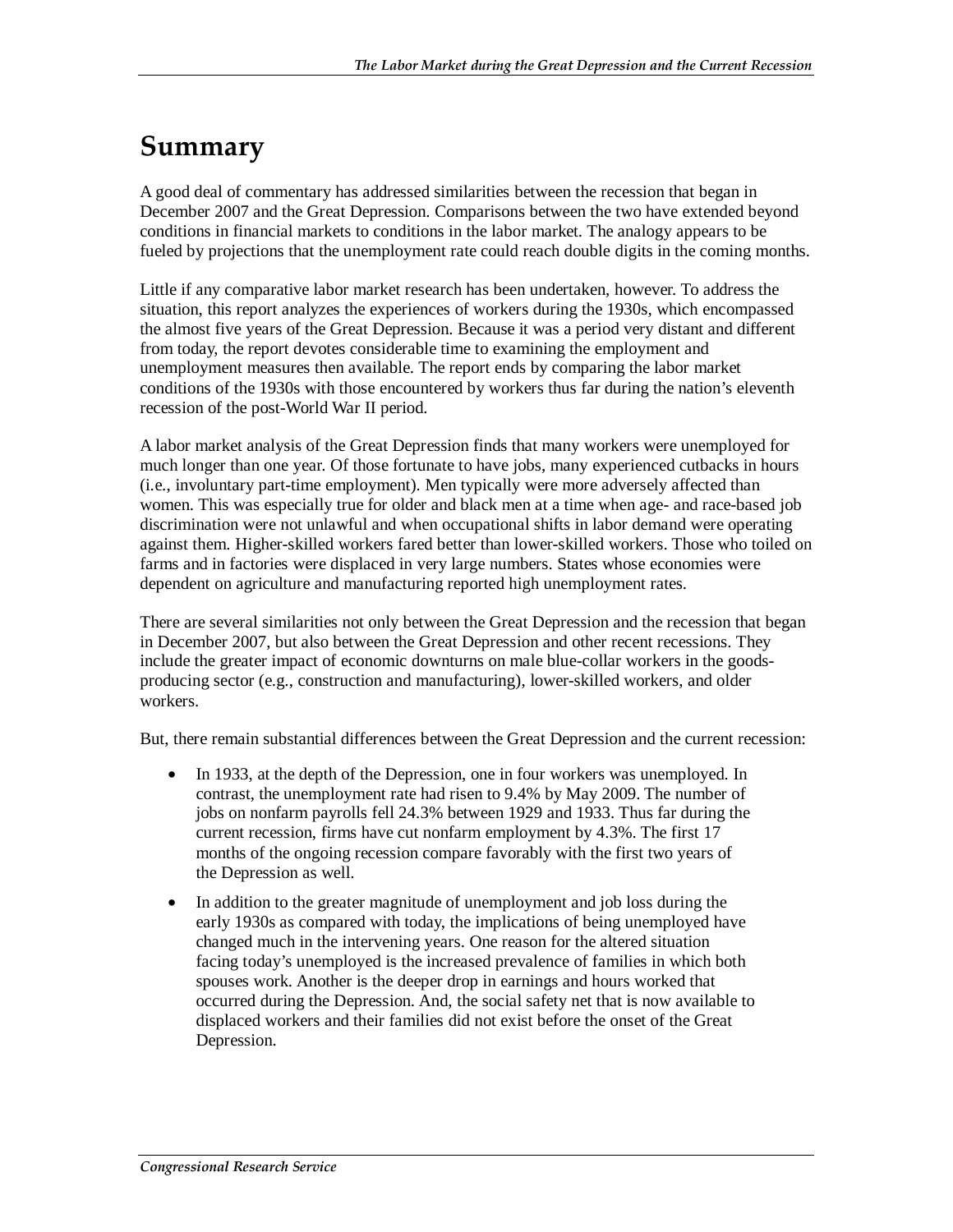## **Contents**

## **Tables**

| Table 2. Occupational Distribution of Gainful Workers in 1930 and of the Experienced  |  |
|---------------------------------------------------------------------------------------|--|
| Table 3. Employees on Nonfarm Payrolls by Major Industry Group in Peak and Trough     |  |
|                                                                                       |  |
| Table 5. Distribution of the Unemployed by Occupation in 1937 and the Distribution of |  |
|                                                                                       |  |
|                                                                                       |  |

## **Appendixes**

|--|--|--|--|--|--|

### **Contacts**

|--|--|--|--|--|--|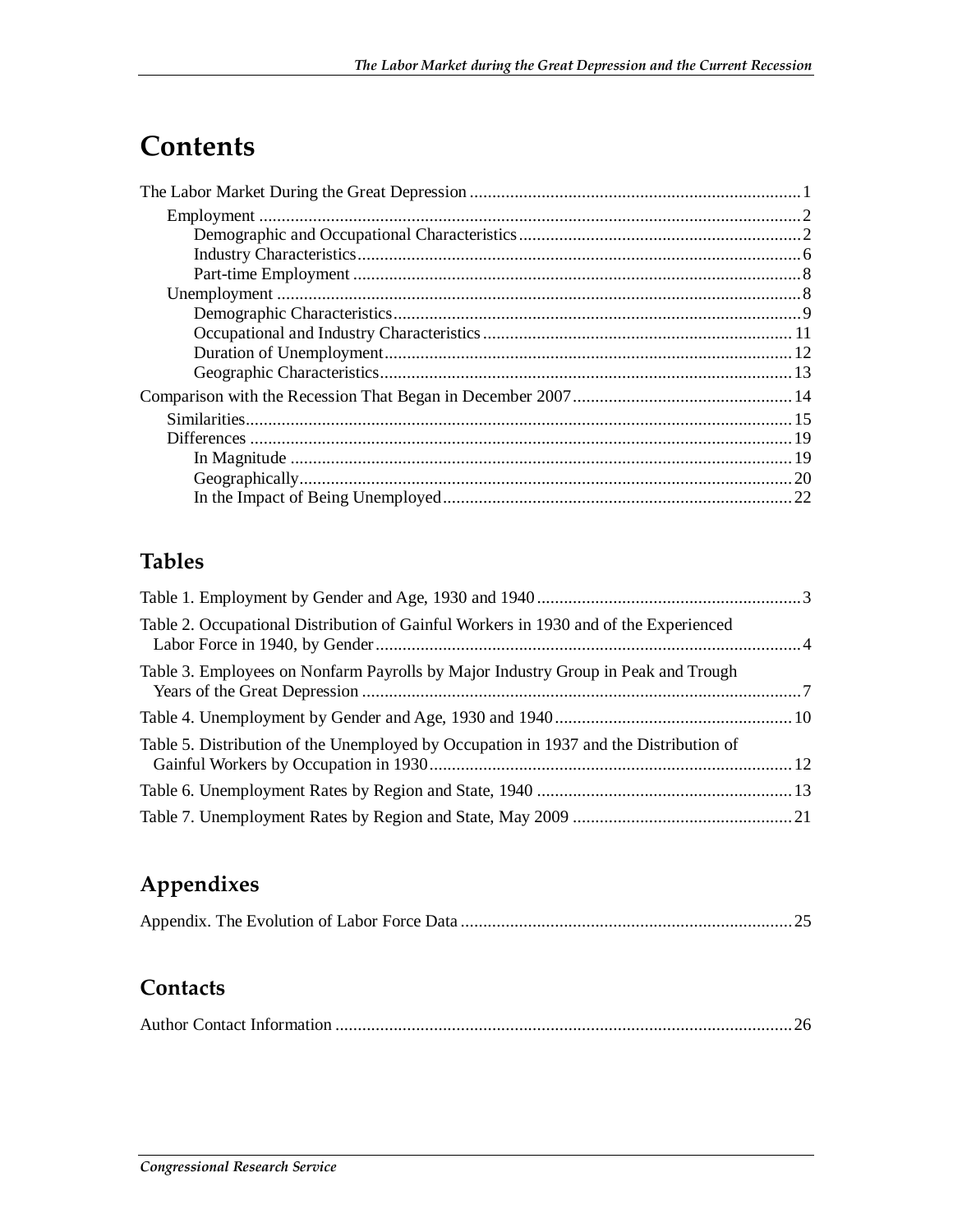eferences often have been made to similarities between the Great Depression and the recession that began in December 2007. Both were preceded by long periods of economic expansion during which consumers financed many of their purchases by taking on eferences often have been made to similarities between the Great Depression and the recession that began in December 2007. Both were preceded by long periods of economistic expansion during which consumers financed many of 1930s made it all the more difficult for individual and commercial depositors to continue spending and investing to the degree they had previously. Today, credit also has become difficult for individuals and businesses to obtain—not because of bank failures, given the availability of federal deposit insurance, but rather because risky investments have led to deteriorated balance sheets at some banks and other financial institutions that have impaired their ability to extend  $\mathrm{credit.}^1$ 

Comparisons between the Great Depression and the eleventh recession of the post-World War II period have extended beyond conditions in the financial market to conditions in the labor market. Speculation that the unemployment rate could reach double digits in the coming months appears to have fueled the analogy. Little if any comparative research has been undertaken, however.

This report analyzes the labor market experiences of workers during the 1930s, which encompassed the almost five years of the Great Depression. Because it was a period very distant and different from today, considerable time is devoted to examining the employment and unemployment measures available at that time. The report ends by comparing the labor market conditions of the 1930s with those encountered by workers thus far during the recession that began in December 2007.

## **The Labor Market During the Great Depression**

Analysis of labor market conditions during the Great Depression is complicated by the fact that "throughout the worst years of the Depression, no one knew how many unemployed persons there were, much less their characteristics," because not until March 1940 did the federal government initiate a monthly survey of the labor force defined much as it is today.<sup>2</sup> In 1937, the 75<sup>th</sup> Congress passed Pub. Law No. 409, which required the President to conduct a census of unemployment.<sup>3</sup> At least one of the 14-question Unemployment Report Cards was delivered by postal carriers to each dwelling in the United States and additional cards were made available at local post offices to the "employable unemployed." But, the 1940 census of the population was the first statistical undertaking to include questions on the labor force defined as persons who are employed or without jobs but actively seeking work within a prescribed period of time. Before then, the 1930 census of the population, the 1937 census of unemployment, and the occasional survey conducted in various states and cities utilized a very different concept—the "gainful worker"—that is, individuals who had at some time worked in an occupation in which they earned money or the equivalent, or in which they assisted in the production of marketable goods. Different occupational classification systems also were utilized in the 1930 and 1940 population

<sup>-</sup><sup>1</sup> For more information, see CRS Report R40007, *Financial Market Turmoil and U.S. Macroeconomic Performance*, by Craig K. Elwell; and CRS Report R40198, *U.S. Economy in Recession: Similarities To and Differences From the Past*, by Marc Labonte.

<sup>2</sup> John E. Bregger, "The Current Population Survey: a Historical Perspective and BLS' Role," *Monthly Labor Review*, June 1984, p. 8.

<sup>3</sup> U.S. Office of Administrator of the Census of Partial Employment, Unemployment, and Occupations, *Final Report on Total and Partial Unemployment, 1937*, vol. I, Washington, D.C., 1938, pp. VII-VIII.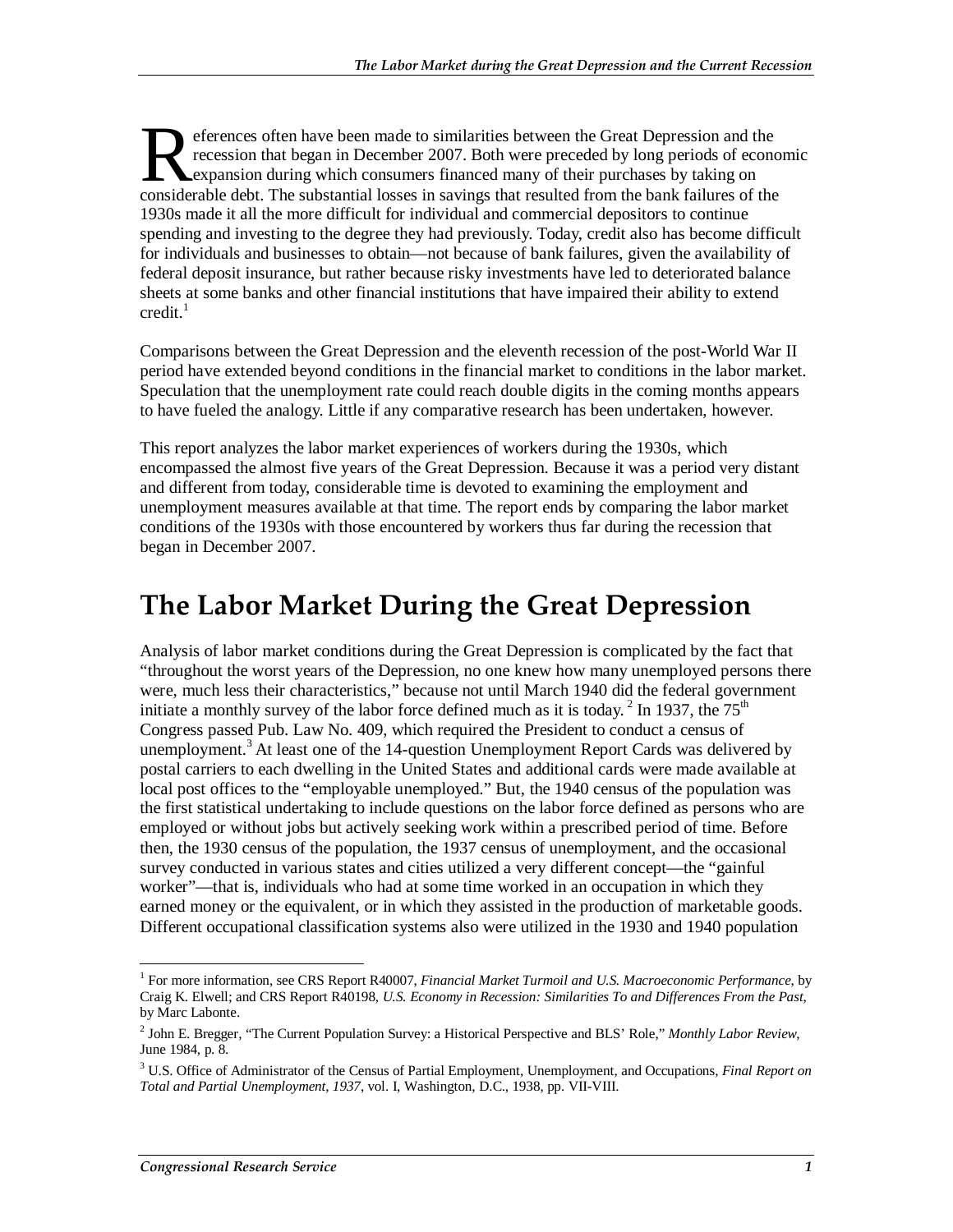censuses. For these reasons, this section of the report relies greatly on the U.S. Census Bureau's adjustment of selected data from the 1930 census to make it as consistent as possible with the 1940 census. 4 The **Appendix** discusses the evolution of labor force data over time. It is intended to supplement information in the detailed table notes in the body of the report about the specific Depression-era data presented in the tables.

### **Employment**

What commonly is referred to as the Great Depression comprised two downturns in the business cycle. The first recession began in August 1929, and lasted 43 months until March 1933. A sluggish comeback of the economy occurred during the next four years, before the business cycle peaked in May 1937. The subsequent 13-month decline in the economy's performance ended in June 1938, but employment did not fully recover until the United States entered World War II.

#### **Demographic and Occupational Characteristics**

The percentage of the working-age population employed fell substantially between 1930 and 1940, as shown in **Table 1**. Virtually all of the decrease occurred among men, with the proportion of the male population with jobs dropping 10 percentage points to 67.5%.

Men continued to dominate the ranks of the employed during the 1930s despite the Great Depression's very different impact by gender. The number of men employed fell by 898,000 over the decade, while the number of women employed rose by almost 1.3 million. Women's share of employed persons consequently grew to one-fourth by 1940.

Employers' hiring decisions partly account for the differential employment effect of the Great Depression by age group. The substantial decrease in employment among teenagers (14- to 19 year-olds) likely was associated with the last-hired/first-fired approach that employers traditionally observe. Additionally, with passage of the Fair Labor Standards Act (FLSA) in 1938, the age limit for employment in manufacturing industries was raised to 16 years, which effectively reduced the number of job opportunities for young persons. This, in turn, might have prompted some teenagers to refrain from entering the workforce and instead, remain voluntarily in school after reaching age 14. School attendance requirements were increased over the decade in some geographic areas as well.<sup>5</sup>

The order in which employers usually conduct layoffs varies inversely with seniority, which would be expected to benefit older workers. But, length of service is of no help to older workers if entire plants are closed and all employees are let go. Once laid off, older workers found it particularly difficult to find new jobs. Because age discrimination was not unlawful at the time, employers could refuse with impunity to hire older workers if they generalized that younger workers were more adaptable and possessed more up-to-date skills, for example. "During the

<sup>-</sup><sup>4</sup> For example, the Census Bureau's adjustment of the 1930 gainful worker concept to the 1940 labor force concept reduced the former by 1.2 million persons.

<sup>5</sup> U.S. Bureau of the Census, *Sixteenth Census of the United States: 1940, Population: Comparative Occupation Statistics for the United States, 1870 to 1940*, Washington, D.C., 1943.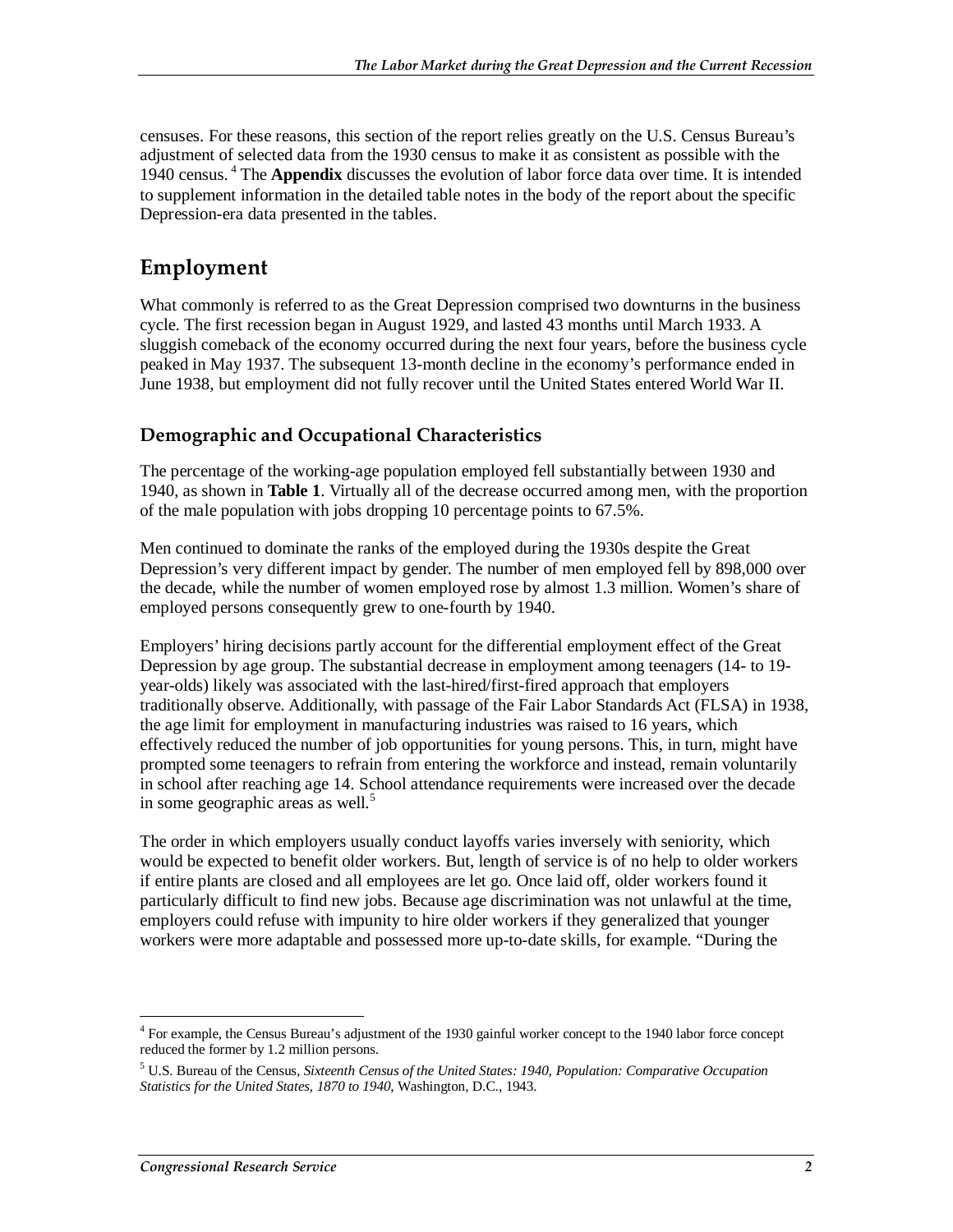1930s many firms adopted a policy of not hiring anyone over some stated maximum age, the limit being placed sometimes as low as 45 years or even lower."<sup>6</sup>

| (                    |        |                        |                                                 |       |
|----------------------|--------|------------------------|-------------------------------------------------|-------|
| Gender and<br>Age    |        | <b>Number Employed</b> | <b>Employment as a Percent of</b><br>Population |       |
|                      | 1930   | 1940                   | 1930                                            | 1940  |
| Total                | 44,953 | 45,338                 | 50.5%                                           | 44.8% |
| Men                  | 34,997 | 34,099                 | 77.6                                            | 67.5  |
| 14-19 years          | 2,575  | 1,752                  | 36.9                                            | 23.7  |
| $20-24$ years        | 4,409  | 3,961                  | 82.5                                            | 69.6  |
| 25-44 years          | 16,652 | 16,456                 | 91.2                                            | 83.6  |
| 45-64 years          | 9,645  | 10,256                 | 86.2                                            | 76.7  |
| 65 years and<br>over | 1,716  | 1,674                  | 51.5                                            | 38.0  |
| Women                | 9,956  | 11,239                 | 22.6                                            | 22.2  |
| 14-19 years          | 1,445  | 961                    | 20.7                                            | 13.1  |
| $20-24$ years        | 2,222  | 2,263                  | 40.1                                            | 38.4  |
| 25-44 years          | 4,264  | 5,515                  | 23.8                                            | 27.6  |
| 45-64 years          | 1,786  | 2,243                  | 17.4                                            | 17.6  |
| 65 years and<br>over | 239    | 257                    | 7.2                                             | 5.6   |

(numbers in thousands)

**Source:** U.S. Bureau of the Census, *Sixteenth Census of the United States: 1940, Population: Estimates of Labor Force, Employment and Unemployment in the United States, 1940 and 1930*, Washington, DC, 1944.

**Notes:** In the 1930 census, individuals were asked to report whether they were at work yesterday (i.e., the day before the enumerator called) in which case they were counted as employed. If they responded otherwise, they were asked into which of seven classifications of unemployment they fell. Based on newly introduced definitions of employment and unemployment, the 1940 census would have considered some individuals in the seven classifications to be employed. The Census Bureau adjusted estimates in the 1930 and 1940 decennial censuses for this and other differences to make the data as consistent as possible. For further explanation of the adjusted data that appear in the table see the **Appendix**.

The varying impact of technological developments by occupation also helps to explain the differing pattern of job loss across gender and age groups. Increased mechanization and the advent of the assembly line permitted substitution of semiskilled workers for skilled workers, which operated to the advantage of women and younger men compared to older men.<sup>7</sup> As shown in **Table 2**, the proportion of workers in skilled occupations fell from 12.9% to 11.7% between 1930 and 1940, with the entire decrease occurring among men. Older men in particular were

-

<sup>6</sup> John D. Durand, *The Labor Force in the United States, 1890-1960* (New York: Social Science Research Council, 1948), pp. 114-115.

 $<sup>7</sup>$  Ibid..</sup>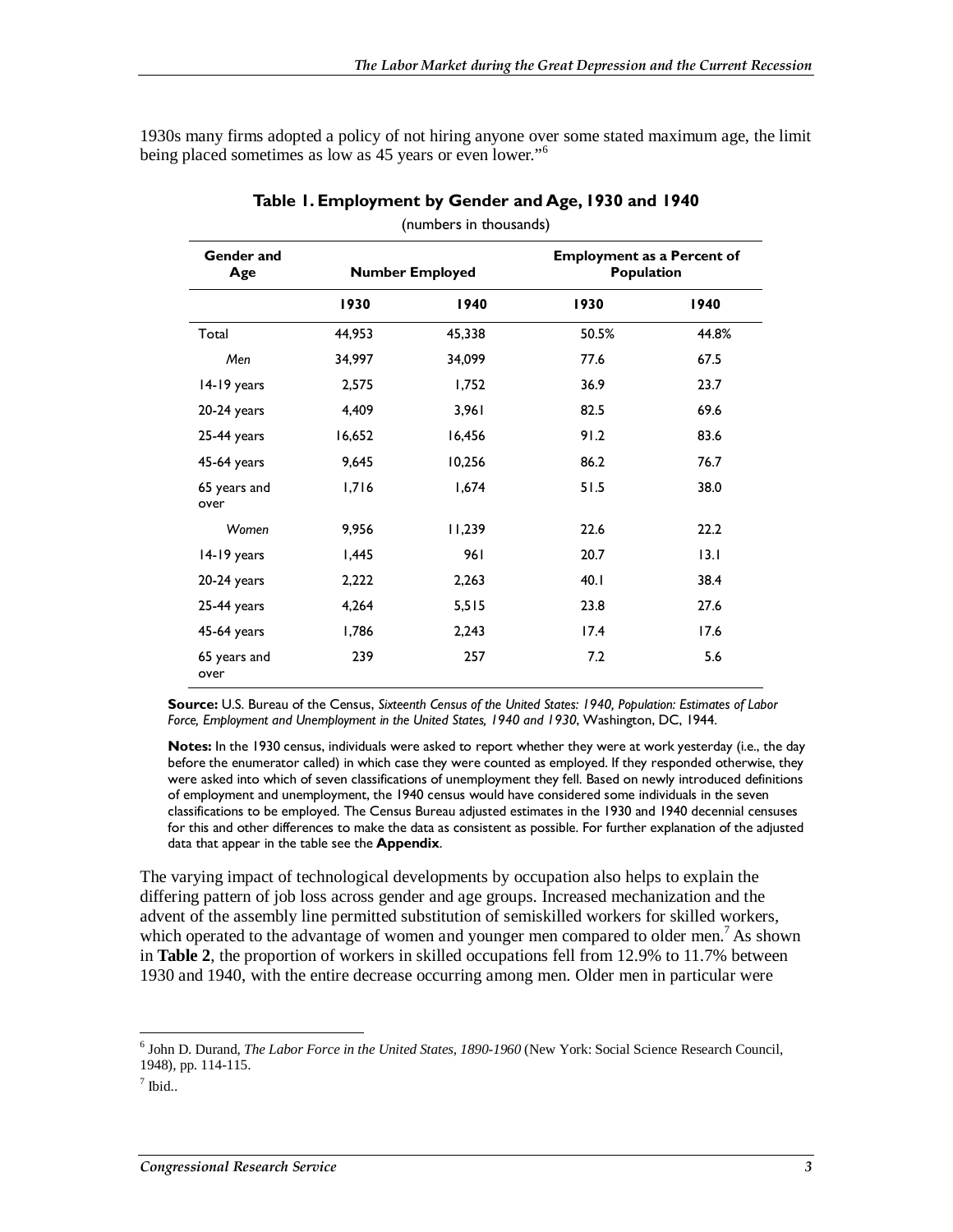displaced by mechanization because skilled workers more often were age 45 and older.<sup>8</sup> In contrast, few women worked in skilled occupations (0.8% in 1930) while many more worked in the growing semiskilled occupations (23.7% in 1930).

In part because mechanization also could substitute for physical strength, the demand for unskilled workers fell as well. This, too, adversely affected men to a greater extent than women because men more often were unskilled farm and nonfarm (construction and factory) laborers whose jobs could be replaced by machinery. (See **Table 2**.) Black men in particular were susceptible to the shift in demand away from unskilled jobs because the occupations of farm and nonfarm laborers accounted for 43% of employed black men compared to 17% of employed white men.<sup>9</sup> In contrast, unskilled women primarily were servants whose jobs could not as readily be supplanted by machinery.

Women also fared better than men during the Depression due to the increased demand for workers in white-collar occupations (e.g., professional and clerical workers). Growth in whitecollar occupations was especially pronounced among clerical and related workers, which, as seen in **Table 2,** was the single largest employment category for women. In contrast, men's concentration in the farm operator category meant that they suffered most directly the consequences of the shift from an agrarian to an industrial economy. Black men were especially vulnerable: farm owners and tenants accounted for 21% of black men's employment in 1940 compared to 14% of white men's employment.<sup>10</sup>

| Occupation and<br><b>Gender</b>            | Number of<br>Gainful Workers <sup>a</sup> | Number in the<br><b>Experienced</b><br>Labor Forceb |        | <b>Percent Distribution</b> |
|--------------------------------------------|-------------------------------------------|-----------------------------------------------------|--------|-----------------------------|
|                                            | 1930                                      | 1940                                                | 1930   | 1940                        |
| Total                                      | 48,595                                    | 52,020                                              | 100.0% | 100.0%                      |
| Professionals                              | 2,946                                     | 3,382                                               | 6.1    | 6.5                         |
| Proprietors,<br>managers, and<br>officials | 9,665                                     | 9,234                                               | 19.9   | 17.8                        |
| <b>Farmers</b><br>(owners and<br>tenants)  | 6,012                                     | 5,275                                               | 12.4   | 10.0                        |
| Clerical, sales, and<br>related workers    | 7,936                                     | 8,924                                               | 16.3   | 17.2                        |
| Skilled workers<br>and supervisors         | 6,283                                     | 6,105                                               | 12.9   | 11.7                        |

#### **Table 2. Occupational Distribution of Gainful Workers in 1930 and of the Experienced Labor Force in 1940, by Gender**

(number of persons age 14 and older in thousands)

 $\overline{\phantom{1}}^8$  Ibid.

9 U.S. Bureau of the Census, *Sixteenth Census of the United States: 1940, Population: Comparative Occupation Statistics for the United Sates, 1870 to 1940*, Washington, D.C., 1943.

 $10$  Ibid.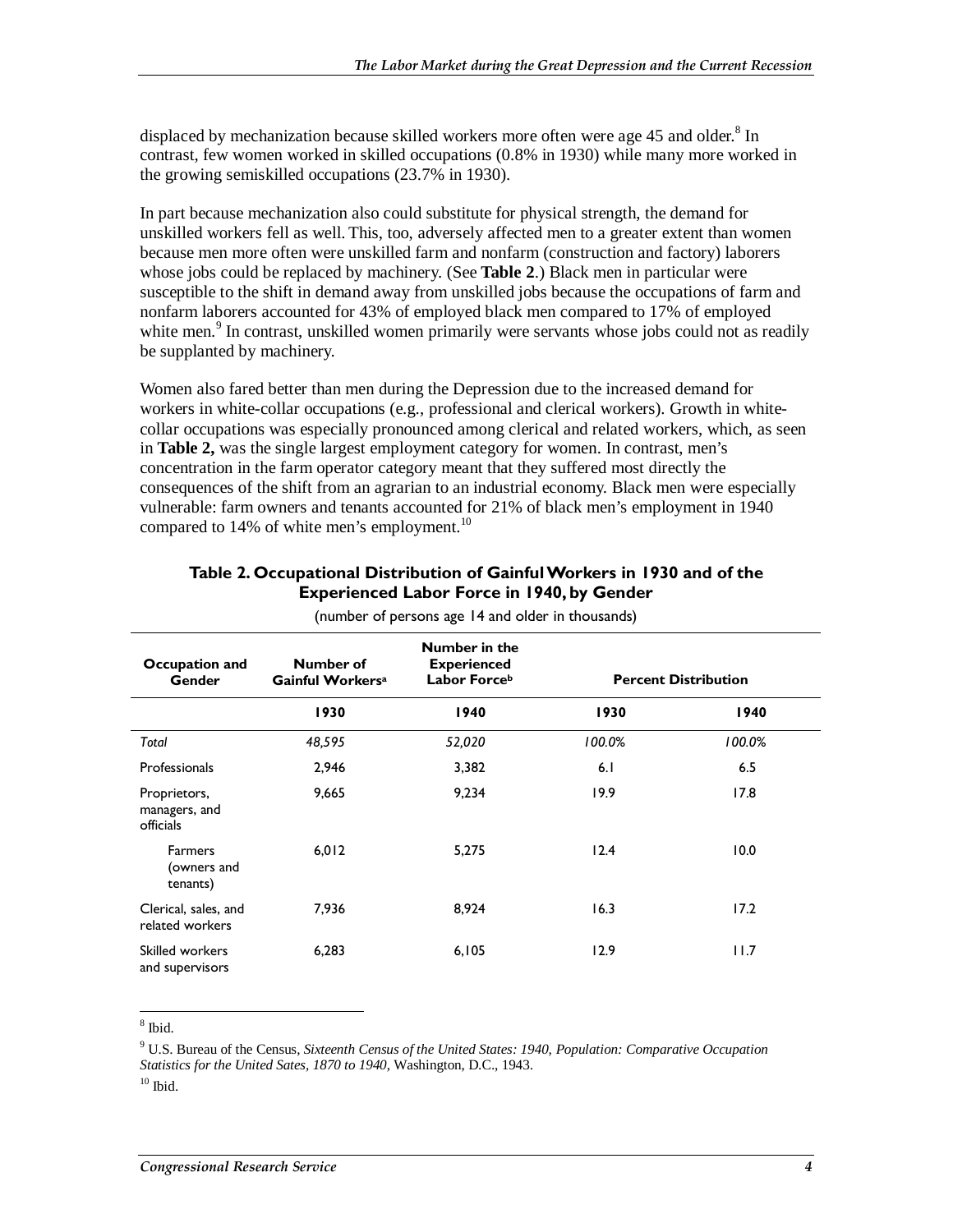| Occupation and<br>Gender                   | Number of<br>Gainful Workers <sup>a</sup> | Number in the<br><b>Experienced</b><br>Labor Forceb |        | <b>Percent Distribution</b> |
|--------------------------------------------|-------------------------------------------|-----------------------------------------------------|--------|-----------------------------|
|                                            | 1930                                      | 1940                                                | 1930   | 1940                        |
| Semiskilled<br>workers                     | 7,973                                     | 10,918                                              | 16.4   | 21.0                        |
| <b>Unskilled workers</b>                   | 13,792                                    | 13,457                                              | 28.4   | 25.9                        |
| Nonfarm<br>laborers                        | 6,273                                     | 5,566                                               | 12.9   | 10.7                        |
| Farm laborers                              | 4,187                                     | 3,708                                               | 8.6    | 7.1                         |
| Servants                                   | 3,332                                     | 4,182                                               | 6.9    | 8.0                         |
| Men                                        | 37,916                                    | 39,446                                              | 100.0% | 100.0%                      |
| Professionals                              | 1,498                                     | 1,847                                               | 4.0    | 4.7                         |
| Proprietors,<br>managers, and<br>officials | 9,160                                     | 8,702                                               | 24.2   | 22.1                        |
| <b>Farmers</b><br>(owners and<br>tenants)  | 5,749                                     | 5,121                                               | 15.2   | 13.0                        |
| Clerical, sales, and<br>related workers    | 4,865                                     | 5,269                                               | 12.8   | 13.4                        |
| Skilled workers<br>and supervisors         | 6,202                                     | 6,001                                               | 16.4   | 15.1                        |
| Semiskilled<br>workers                     | 5,444                                     | 7,336                                               | 14.4   | 18.6                        |
| Unskilled workers                          | 10,747                                    | 10,292                                              | 28.3   | 26.1                        |
| Nonfarm<br>laborers                        | 6,116                                     | 5,437                                               | 16.1   | 13.8                        |
| Farm laborers                              | 3,607                                     | 3,362                                               | 9.5    | 8.5                         |
| <b>Servants</b>                            | 1,024                                     | 1,492                                               | 2.7    | 3.8                         |
| Women                                      | 10,679                                    | 12,574                                              | 100.0% | 100.0%                      |
| Professionals                              | 1,448                                     | 1,535                                               | 13.6   | 12.2                        |
| Proprietors,<br>managers, and<br>officials | 506                                       | 532                                                 | 4.7    | 4.2                         |
| Farmers<br>(owners and<br>tenants)         | 263                                       | 154                                                 | 2.5    | 1.2                         |
| Clerical, sales, and<br>related workers    | 3,072                                     | 3,655                                               | 28.8   | 29.1                        |
| Skilled workers<br>and supervisors         | 81                                        | 104                                                 | 0.8    | 0.8                         |
| Semiskilled<br>workers                     | 2,528                                     | 3,582                                               | 23.7   | 28.5                        |
| Unskilled workers                          | 3,045                                     | 3,165                                               | 28.5   | 25.2                        |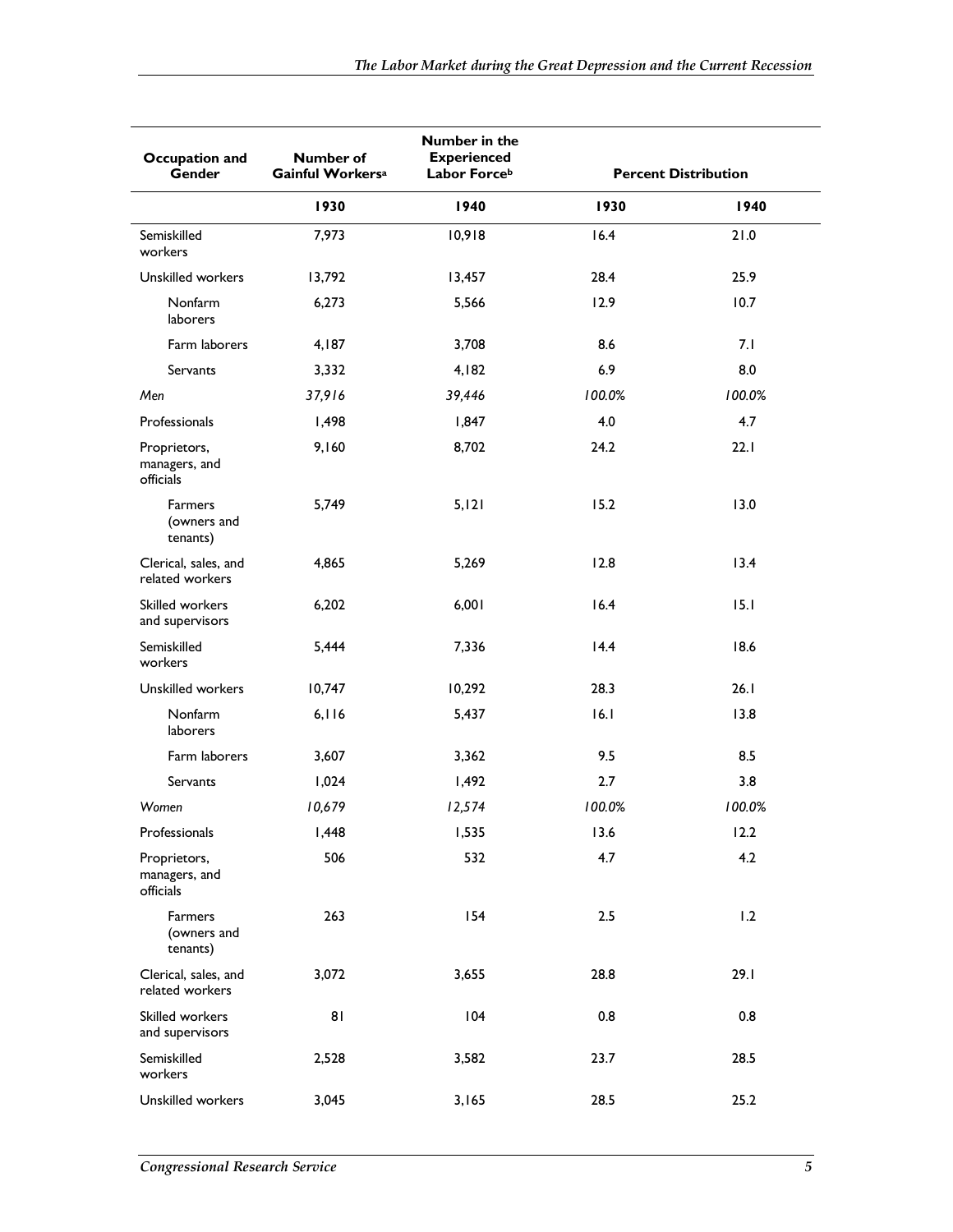| Number of<br>Occupation and<br><b>Gender</b><br>Gainful Workers <sup>a</sup> |       | <b>Number in the</b><br><b>Experienced</b><br>Labor Forceb | <b>Percent Distribution</b> |      |  |
|------------------------------------------------------------------------------|-------|------------------------------------------------------------|-----------------------------|------|--|
|                                                                              | 1930  | 1940                                                       | 1930                        | 1940 |  |
| Nonfarm<br><b>laborers</b>                                                   | 156   | 130                                                        | 1.5                         | 0. ا |  |
| Farm laborers                                                                | 580   | 346                                                        | 5.4                         | 2.7  |  |
| Servants                                                                     | 2.308 | 2,690                                                      | 21.6                        | 21.4 |  |

**Source:** U.S. Bureau of the Census, *Sixteenth Census of the United States: 1940, Population: Comparative Occupation Statistics for the United States, 1870 to 1940*, Washington, D.C., 1943.

- a. Gainful workers are employed and unemployed persons who reported having a gainful occupation, i.e., an occupation in which they earned money or a money equivalent, or in which they assisted in the production of marketable goods, regardless of their activity at the time the 1930 census was conducted. Although in 1930 and earlier censuses gainful workers between 10 and 13 years old were counted, the Census Bureau excluded them from the data presented in the above table because only persons age 14 and older were included as members of the labor force in the 1940 census. The Bureau made other adjustments to the 1930 count of gainful workers to make the data comparable with the labor force concept introduced in the 1940 census. See the Appendix for additional information.
- b. The size of the experienced labor force is based on a complete count of persons age 14 and older employed for pay or profit (or at unpaid family work) by occupation at the time the 1940 decennial census was taken and a 5% cross-section sample count of the usual occupations of experienced workers seeking jobs and of persons on public emergency work at the time the 1940 census was taken.

#### **Industry Characteristics**

No industry except government was immune from the Great Depression. According to the U.S. Bureau of Labor Statistics' annual count of jobs on the payrolls of nonfarm employers, employment dropped by 7.6 million or  $24.3\%$  between 1929 and 1933.<sup>11</sup> Almost three out of every five jobs lost were from the goods-producing sector, where employment fell by one-third from 13.3 million to less than 9 million. (See **Table 3**.) Within the goods-producing sector, construction and manufacturing workers were the hardest hit: by 1933, there were 45.5% fewer construction jobs and 30.9% fewer manufacturing jobs than in 1929. In absolute terms, manufacturing accounted for over three-fourths of all job losses in the sector. Manufacturers of durable goods bore much of the decrease, with motor vehicle and equipment firms providing 45.5% fewer factory jobs in 1933 than in 1929 for example.<sup>12</sup>

During the 1937-1938 downturn, job losses were even more concentrated in the goods-producing sector. Over three-fourths of the almost 2 million jobs lost in that year were in mining, construction and manufacturing industries. Manufacturing accounted for almost nine out of ten (1.4 out of 1.5 million) job losses in the sector. The milder second downturn produced relatively fewer job cutbacks than the first downturn at manufacturers (12.5%) and construction firms  $(5.1\%)$ .

-

<sup>&</sup>lt;sup>11</sup> Although the "establishment survey" is limited to nonfarm employers, they have accounted for the majority of total U.S. employment since at least 1900. Annual estimates of employment that were developed retrospectively and appear in *Historical Statistics of the United States, Colonial Times to 1970* (U.S. Bureau of the Census, Washington, D.C., 1975) show that nonfarm employees composed 77% of total U.S. employment in 1929 for example.

<sup>&</sup>lt;sup>12</sup> U.S. Bureau of Labor Statistics, *Employment, Hours, and Earnings, United States, 1909-90*, Bulletin 2370, vol. I, Washington, D.C., 1991.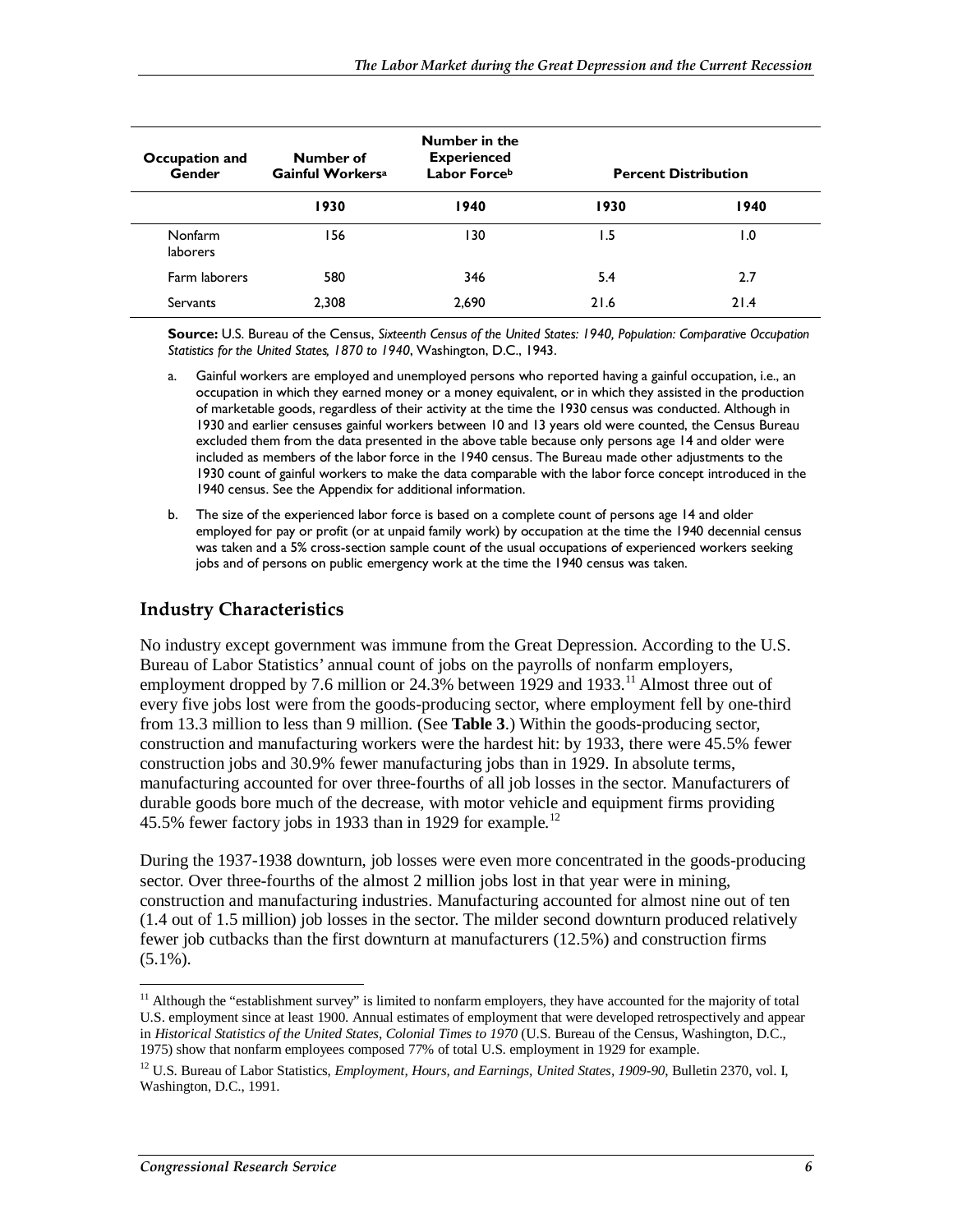Companies in the service-producing sector also felt the Depression's influence as laid off workers became unable to afford their former level of purchases at such establishments as grocers and clothing stores. Employment in the service-producing sector declined by 3.3 million jobs or 18.2% during the 1929-1933 downturn. Job losses in the sector numbered 282,000 or 1.6% during the second downturn of the decade.

| (numbers in thousands)                                  |        |        |        |        |
|---------------------------------------------------------|--------|--------|--------|--------|
| Industry                                                | 1929   | 1933   | 1937   | 1938   |
| All nonfarm<br>industries                               | 31,324 | 23,699 | 31,011 | 29,194 |
| Goods-<br>producing<br>sector                           | 13,301 | 8,965  | 12,936 | 1,40   |
| Mining                                                  | 1,087  | 744    | 1,015  | 891    |
| Construction                                            | 1,512  | 824    | 1,127  | 1,070  |
| Manufacturing                                           | 10,702 | 7,397  | 10,794 | 9,440  |
| Service-<br>providing sector                            | 18,023 | 14,734 | 18,075 | 17,793 |
| Transportation and<br>public utilities                  | 3,916  | 2,672  | 3,134  | 2,863  |
| Wholesale and<br>retail trade                           | 6, 123 | 4,755  | 6,265  | 6,179  |
| Finance, insurance,<br>and real estate                  | n.a.   | n.a.   | n.a.   | 1,447  |
| <b>Services</b>                                         | n.a.   | n.a.   | n.a.   | 3,502  |
| Government<br>(excludes public<br>emergency<br>workers) | 3,065  | 3,166  | 3,756  | 3,883  |

#### **Table 3. Employees on Nonfarm Payrolls by Major Industry Group in Peak and Trough Years of the Great Depression**

**Source:** U.S. Bureau of Labor Statistics, *Employment, Hours, and Earnings, United States, 1909-90*, Bulletin 2370, vol. I and II, Washington, D.C., 1991.

**Notes:** The Current Employment Statistics (CES) program queries nonfarm employers about the number of jobs on their payrolls, and therefore, excludes self-employed persons and unpaid family workers who are counted in censuses and surveys of the population. However, employer surveys are considered a more accurate count of employment than can be gleaned from individuals through population censuses and surveys. n.a.=not available.

Agricultural employment fell as well during the 1930s. Droughts and dust storms led farm families to migrate from such states as Oklahoma and Arkansas, and the introduction of technological innovations (e.g., tractors, combines, mechanical cotton and corn pickers) displaced sharecropper families.<sup>13</sup> The number of persons working in agriculture was estimated to have

-

<sup>13</sup> Mitchell Broadus, "Depression Decade: From New Era to New Deal, 1929-1942," in *Economic History of the United States*, vol. IX (New York: Holt, Rhinehard, and Winston, 1962).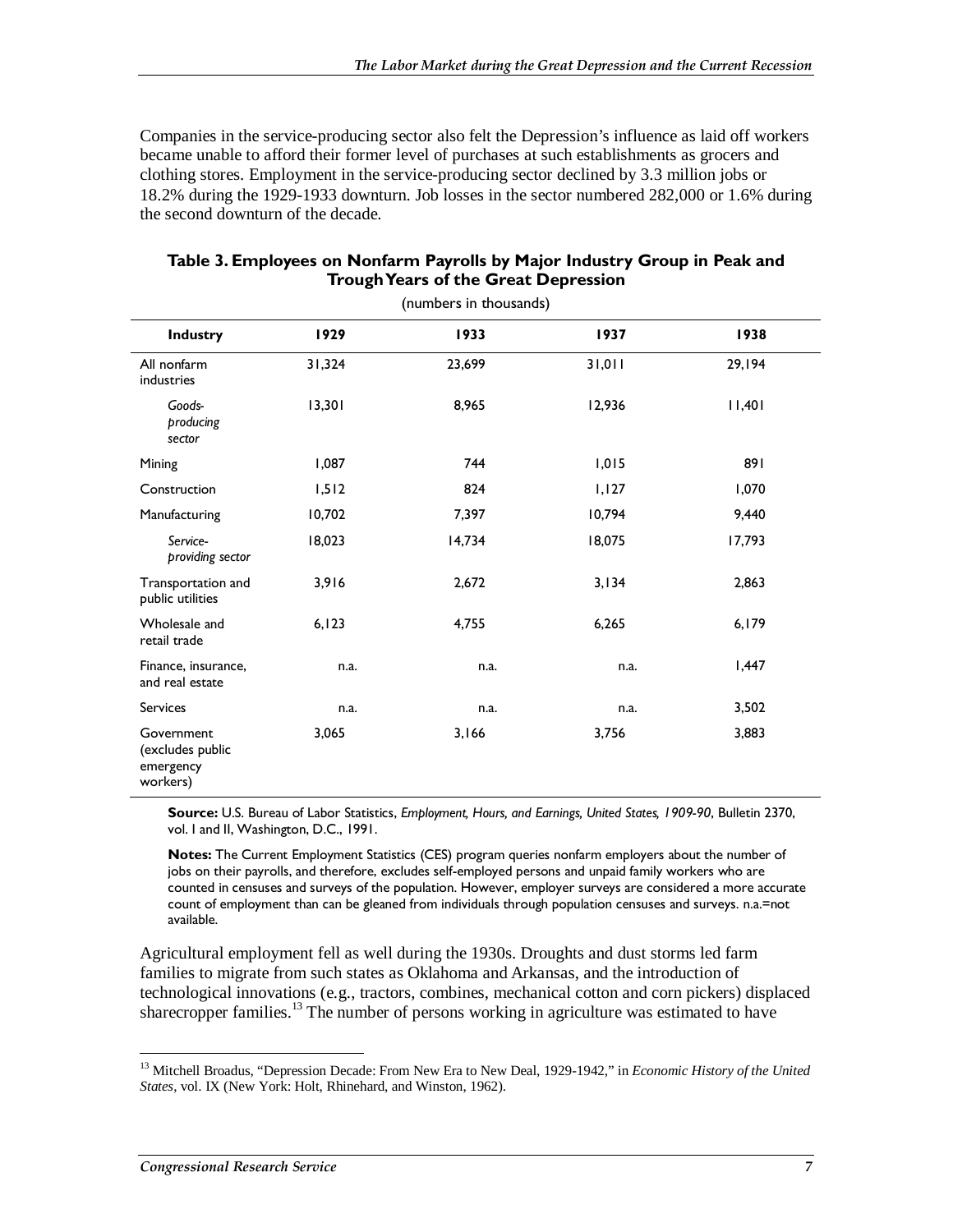been about 10.5 million in 1929.<sup>14</sup> Farm employment decreased steadily to about 10.0 million by 1933. It remained largely unchanged through 1937, after which the decline in farm employment resumed.

#### **Part-time Employment**

Of the 2.5 million workers on the payrolls of the 6,551 firms that responded to a federal government questionnaire sent to 25,000 firms in March 1932, 56% were employed part-time. Part-timers were even more prevalent in manufacturing industries in which they represented 63% of all workers at the companies that responded. The high incidence of part-time employment was involuntary; that is, people worked fewer hours than they would have preferred due to the low operating rates at the surveyed firms. Only 26% of the responding firms were operating on fulltime schedules and only 28% were open five or more days a week.<sup>15</sup>

Part-time employment also was a deliberate strategy pursued under both the Hoover and Roosevelt Administrations. "Work-sharing" was intended to spread across employees the scarcer work hours that resulted from greatly reduced demand for goods and services. But,

[w]here President Hoover had tried to prevent the loss of some jobs by persuading industry leaders to cut hours, President Roosevelt tried, with some success, to reemploy many of those who had lost jobs by cutting hours still further and establishing minimum wages.<sup>16</sup>

Before the National Industrial Recovery Act was declared unconstitutional in 1935, "business adopted voluntary codes, including minimum wages and maximum hours. These foreshadowed the Fair Labor Standards Act of 1938," which "contained a work sharing measure in the form of an overtime penalty for weekly hours more than 40."<sup>17</sup>

### **Unemployment**

<u>.</u>

The unemployment rate rose from 3.2% in 1929 to 24.9% in 1933 during the Great Depression's more severe first downturn. While almost 1.6 million persons were unemployed in 1929, more than 12.8 million individuals lacked jobs in 1933. The unemployment rate declined during the brief recovery and measured 14.3% in 1937, when the second downturn began. Although the Great Depression came to an end in June 1938, the unemployment rate averaged 19.0% for the year. The number of unemployed persons jumped by almost 3 million (from 7.7 million to 10.4 million) between 1937 and 1938.<sup>18</sup>

<sup>&</sup>lt;sup>14</sup> Annual estimates of the number of employed and unemployed persons nationally and in the farm sector and nonfarm sector appear in U.S. Bureau of the Census, *Historical Statistics of the United States, Colonial Times to 1970* (Washington, D.C., 1975). These estimates are not available for the individual nonfarm industries shown in **Table 3**. They are not consistent with data from the decennial censuses and the establishment survey. The estimates were constructed retrospectively to be comparable with the Current Population Survey which was initiated in 1940.

<sup>15</sup> William J. Barrett, "Extent and Methods of Spreading Work," *Monthly Labor Review*, September 1932.

<sup>16</sup> Martin Nemirow, "Work-sharing Approaches: Past and Present," *Monthly Labor Review*, September 1984, p. 35.  $17$  Ibid., pp. 35-36.

<sup>18</sup> U.S. Bureau of the Census, *Historical Statistics of the United States, Colonial Times to 1970* (Washington, D.C.,

<sup>1975).</sup> These retrospectively constructed estimates are not consistent with data from the decennial censuses.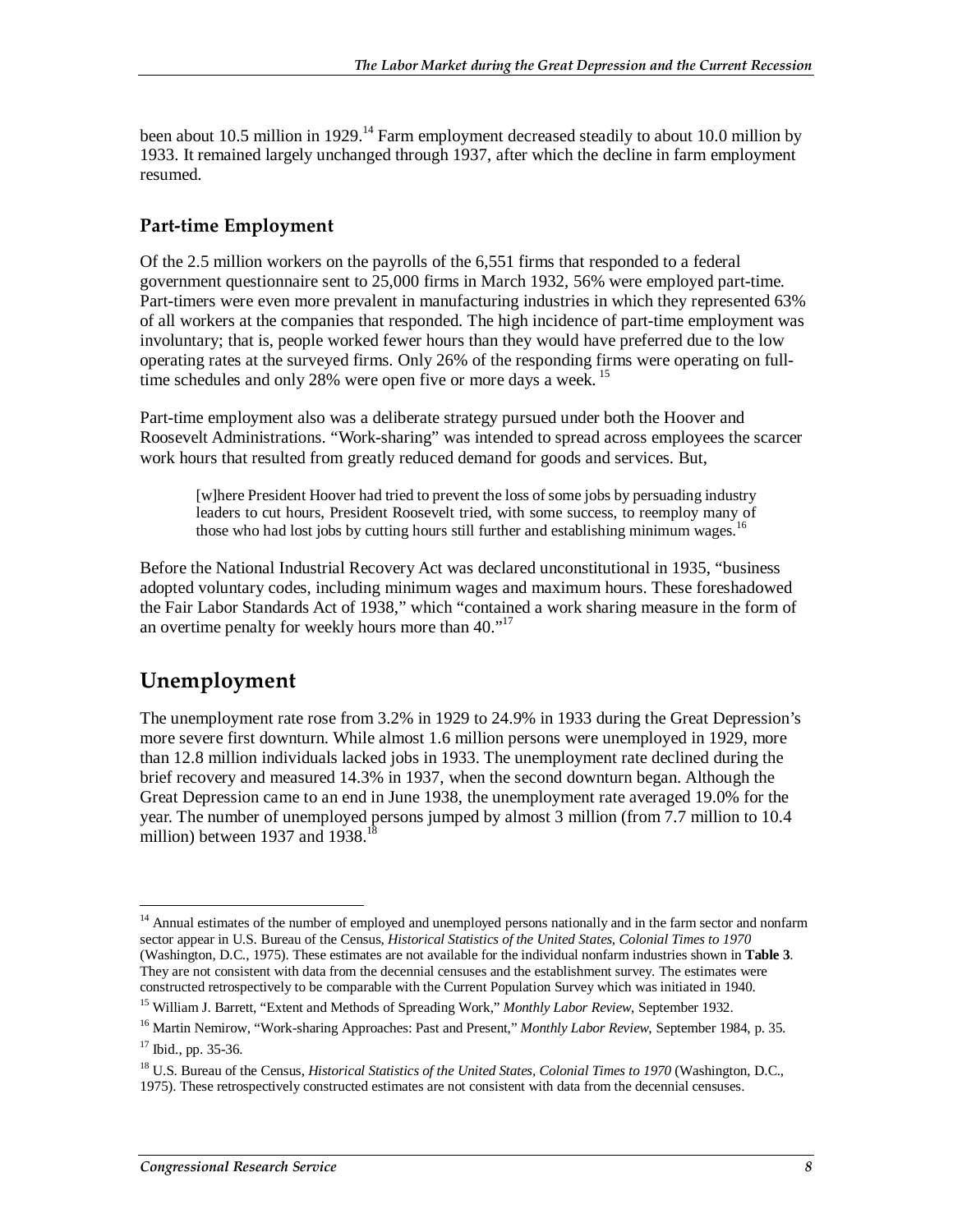#### **Demographic Characteristics**

#### *Gender*

In relative terms, women experienced a greater increase in unemployment than men (304% and 208%, respectively) between 1930 and 1940. (See **Table 4**.) Contributing to the elevated joblessness of women was their entering the labor force at an accelerated pace during such poor economic times, which they did in part to compensate for the unemployment of their spouses.<sup>19</sup> Although the percentage of women unemployed rose during the 1930s, their unemployment rate remained below that of men at 13.6% and 15.4%, respectively, in 1940. The Census Bureau suggested that this might be explained by women being more likely to leave the labor force upon losing their jobs while men were more likely to search for another job and therefore continue to be counted as members of the labor force.<sup>20</sup> Women's lower unemployment rate also might have been associated with "less unemployment in the clerical and service occupations in which women predominate, and because women tend to secure jobs formerly held by men."<sup>21</sup>

#### *Age*

The increase in unemployment was greatest among young workers. As shown in **Table 4**, the number of unemployed 14 to 24 year olds rose by 251% between 1930 and 1940. Since the younger members of this group often are leaving school and looking for their initial jobs, one would expect them to encounter more unemployment than other labor force participants. Additionally, their lack of experience could make it difficult to find another job once laid off. As previously mentioned, the then recently enacted Fair Labor Standards Act (which prohibited 14 and 15-year-olds from working for manufacturers) effectively limited the job options of the very youngest workers as well.

Among workers age 25 and above, persons between 45 and 64 years old suffered the largest increase in unemployment. Although the Census Bureau did not calculate separate figures for workers age 55 to 64, it speculated that such data would reveal a greater proportion of unemployment in the older subset than among those age 45 to  $54<sup>22</sup>$  This speculation was borne out by two special state censuses of unemployment. In Michigan in 1935, 16.8% of employable persons age 45 to 49 and 19.5% of those age 50 to 54 were unemployed in contrast with 23.0% of employables age 55 to 59 and 27.3% of those age 60 to 64.<sup>23</sup> (Employables were defined as persons either employed or looking for work.) Similarly, in Massachusetts in 1934, between 22.0% and 23.3% of employables age 45 to 54 were jobless compared to between 26.0% and 30.0% of those age 55 to  $64.^{24}$ 

<sup>-</sup><sup>19</sup> Mitchell Broadus, "Depression Decade: From New Era to New Deal, 1929-1941," in *Economic History of the United States*, vol. IX (New York: Holt, Rinehart, and Winston, 1962).

<sup>20</sup> U.S. Bureau of the Census, *Sixteenth Census of the United States: 1940, Population: Estimates of the Labor Force, Employment, and Unemployment in the United States, 1940 and 1930*, Washington, D.C., 1944.

<sup>21</sup> Mitchell Broadus, "Depression Decade: From New Era to New Deal, 1929-1941," in *Economic History of the United States*, vol. IX (New York: Holt, Rinehart, and Winston, 1962), p. 98.

<sup>&</sup>lt;sup>22</sup> U.S. Bureau of the Census, *Sixteenth Census of the United States: 1940, Population: Estimates of the Labor Force, Employment, and Unemployment in the United States, 1940 and 1930, Washington, D.C., 1944.* 

<sup>&</sup>lt;sup>23</sup> "Michigan Population and Unemployment Census, 1935," *Monthly Labor Review*, November 1936.

<sup>24 &</sup>quot;Census of Unemployment in Massachusetts," *Monthly Labor Review*, December 1934.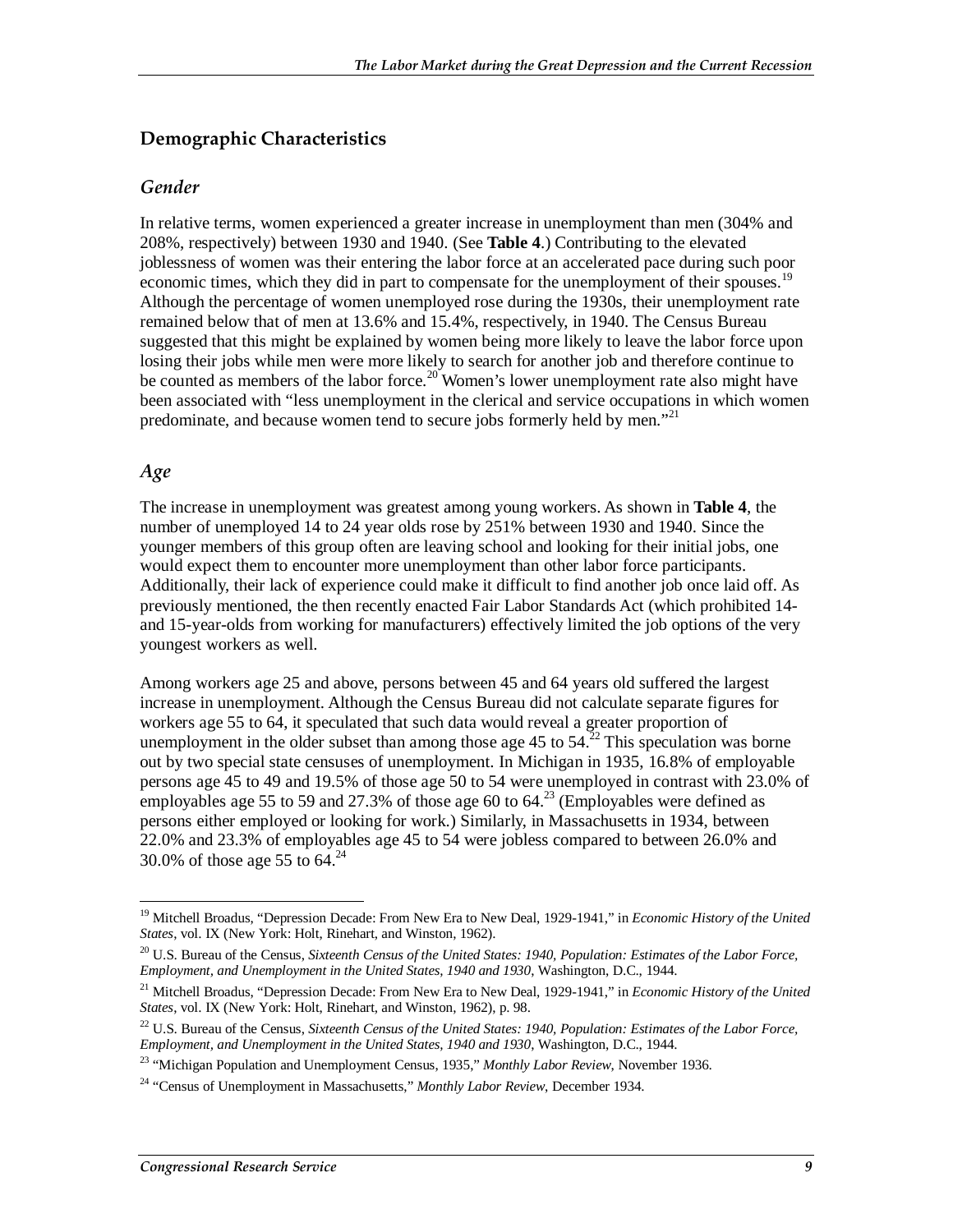| Gender and<br>Age    |                | <b>Number Unemployed</b> | <b>Unemployment Rate</b> |       |
|----------------------|----------------|--------------------------|--------------------------|-------|
|                      | 1930           | 1940                     | 1930                     | 1940  |
| Men                  | 2,011          | 6,185                    | 5.4%                     | 15.4% |
| 14-19 years          | 220            | 867                      | 7.9                      | 33.1  |
| $20-24$ years        | 338            | 1,074                    | 7.1                      | 21.3  |
| 25-44 years          | 846            | 2,361                    | 4.8                      | 12.5  |
| 45-64 years          | 528            | 1,698                    | 5.2                      | 14.2  |
| 65 years and<br>over | 79             | 185                      | 4.4                      | 10.0  |
| Women                | 440            | 1,776                    | 4.2                      | 13.6  |
| 14-19 years          | 146            | 434                      | 9.2                      | 31.1  |
| $20-24$ years        | 94             | 425                      | 4.1                      | 15.8  |
| 25-44 years          | 140            | 592                      | 3.2                      | 9.7   |
| 45-64 years          | 56             | 307                      | 3.0                      | 12.0  |
| 65 years and<br>over | $\overline{4}$ | 18                       | 1.6                      | 6.5   |

#### **Table 4. Unemployment by Gender and Age, 1930 and 1940**  (numbers in thousands)

**Source:** U.S. Bureau of the Census, *Sixteenth Census of the United States: 1940, Population: Estimates of Labor Force, Employment and Unemployment in the United States, 1940 and 1930*, Washington, DC, 1944.

**Notes:** The Census Bureau adjusted the data from the 1930 census to accord with labor force definitions utilized in the 1940 census. The Bureau did not adjust estimates by race.

The Census Bureau noted that the comparatively low unemployment rates of workers age 65 and older

cannot be interpreted to mean that employment opportunities were most favorable for aged persons. Workers who lose their jobs at ages over 65 tend to retire from the labor force rather than undertake new enterprises or to search for jobs in competition with younger workers.<sup>25</sup>

#### *Race*

Although data on minority workers was very limited, it appears that black workers made up a disproportionate share of unemployed persons. In January 1934, for example, blacks comprised just 1.2% of all employables in Massachusetts, but 33.2% of employable blacks did not have jobs. In contrast, many fewer employable whites were unemployed (19.0%) despite their accounting for virtually all employables in the state  $(98.8\%)$ .<sup>26</sup> Similarly, based on a 19-city survey conducted in 1931, black women were a larger proportion of all unemployed women in each city

<sup>-</sup>25 U.S. Bureau of the Census, *Sixteenth Census of the United States: 1940, Population: Estimates of the Labor Force, Employment, and Unemployment in the United States, 1940 and 1930*, Washington, D.C., 1944, p. 3.

<sup>26 &</sup>quot;Census of Unemployment in Massachusetts," *Monthly Labor Review*, December 1934.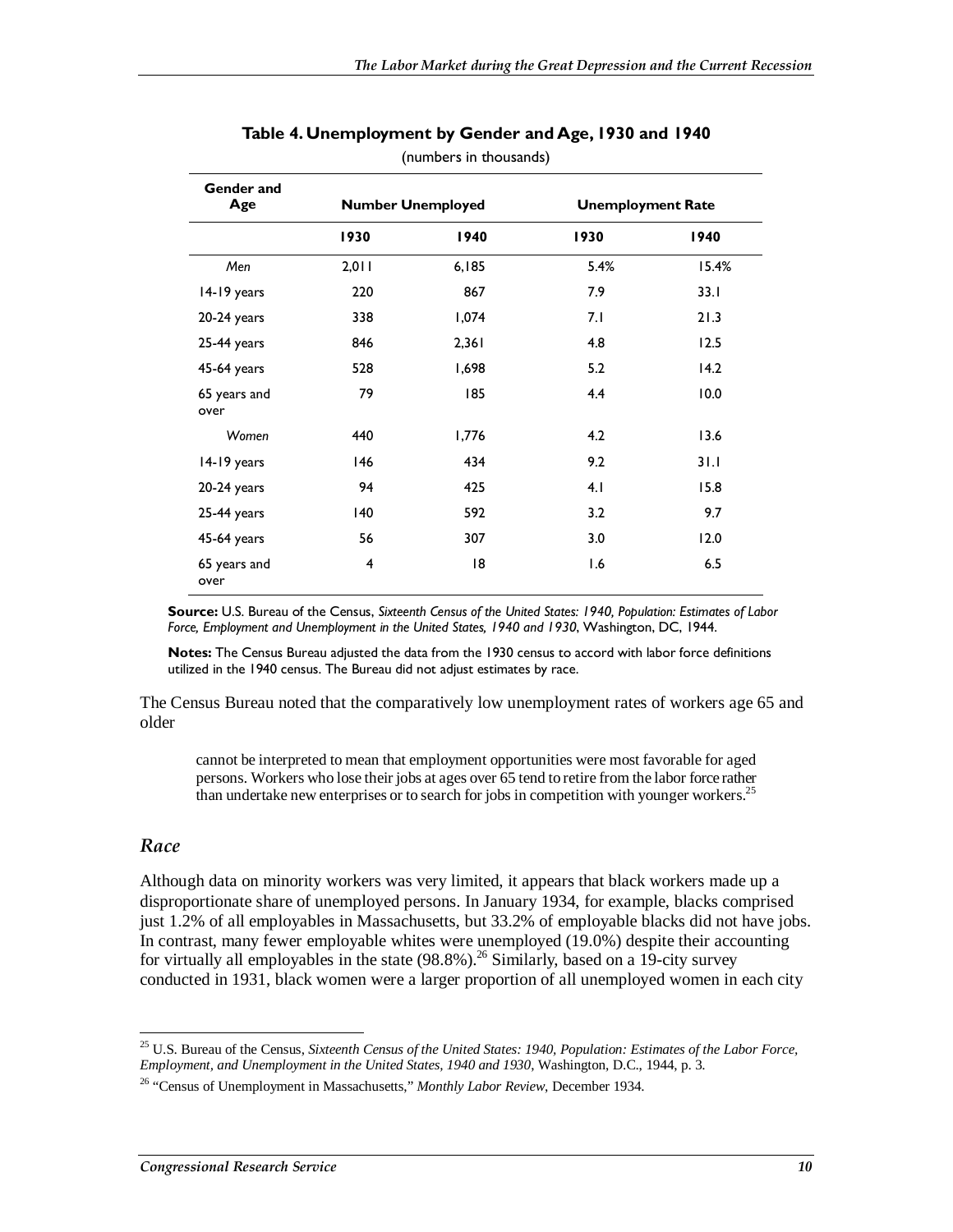than they were of all gainful women workers in each city. The converse was true among white women. $27$ 

The rate of increase in unemployment among blacks also was greater than among whites. Between February 1929 and February 1930, for example, there was an 8% rise in joblessness among usually gainfully employed black men in Baltimore compared to a 2% rise among white men. Similarly, unemployment among black women in Baltimore climbed 13% compared to 7% among white women in the one-year period.<sup>28</sup>

The greater impact of the Depression on older men appears to have been compounded for black men. Once laid off, they were "at a disadvantage [in the labor market] on account of their age and on account of their race."<sup>29</sup>

#### **Occupational and Industry Characteristics**

Lower skilled workers were more adversely affected by the Depression than higher skilled workers. For example, while semiskilled workers represented 16.5% of gainful workers in 1930, they accounted for a larger share of all unemployed persons  $(25.3%)$  in 1937.<sup>30</sup> Nonfarm laborers similarly were greatly overrepresented among the unemployed. In contrast, farmers and other proprietors, managers, and officials as well as professional and clerical workers were underrepresented among the unemployed compared to their presence among gainful workers. (See **Table 5**.)

The manufacturing, services, and construction industries accounted for a majority (63%) of all unemployed persons in 1937.<sup>31</sup> In 1937, 29% of all jobless persons formerly worked for manufacturers, with nearly one-fourth having been employed by iron and steel producers. Another 12% had worked in textile industries and 10% in clothing industries. Service-related firms (e.g., recreation and amusement, hotels, restaurants, and professional services) accounted for almost 18% of the unemployed. Some 16% of jobless persons were formerly employed in the construction industry.

<sup>&</sup>lt;u>.</u> 27 "Unemployment Among Women in the Early Years of the Depression," *Monthly Labor Review*, April 1934.

<sup>28</sup> U.S. Bureau of Labor Statistics, "Surveys of Unemployment in Baltimore, 1928, 1929, and 1930," *Handbook of Labor Statistics*, Washington, D.C., 1931.

<sup>29</sup> John D. Durand, *The Labor Force in the United States, 1890-1960* (New York: Social Science Research Council, 1948), p. 115.

<sup>30</sup> The 1937 census of unemployment collected information from unemployed persons only. The *Final Report on Total and Partial Unemployment, 1973* compared its unemployment estimates with data on gainful workers from the then most recent source of national data, namely, the 1930 census of population.

<sup>31</sup> U.S. Office of Administrator of the Census of Partial Employment, Unemployment, and Occupations, *Final Report on Total and Partial Unemployment, 1973*, vol. I, Washington, D.C., 1938.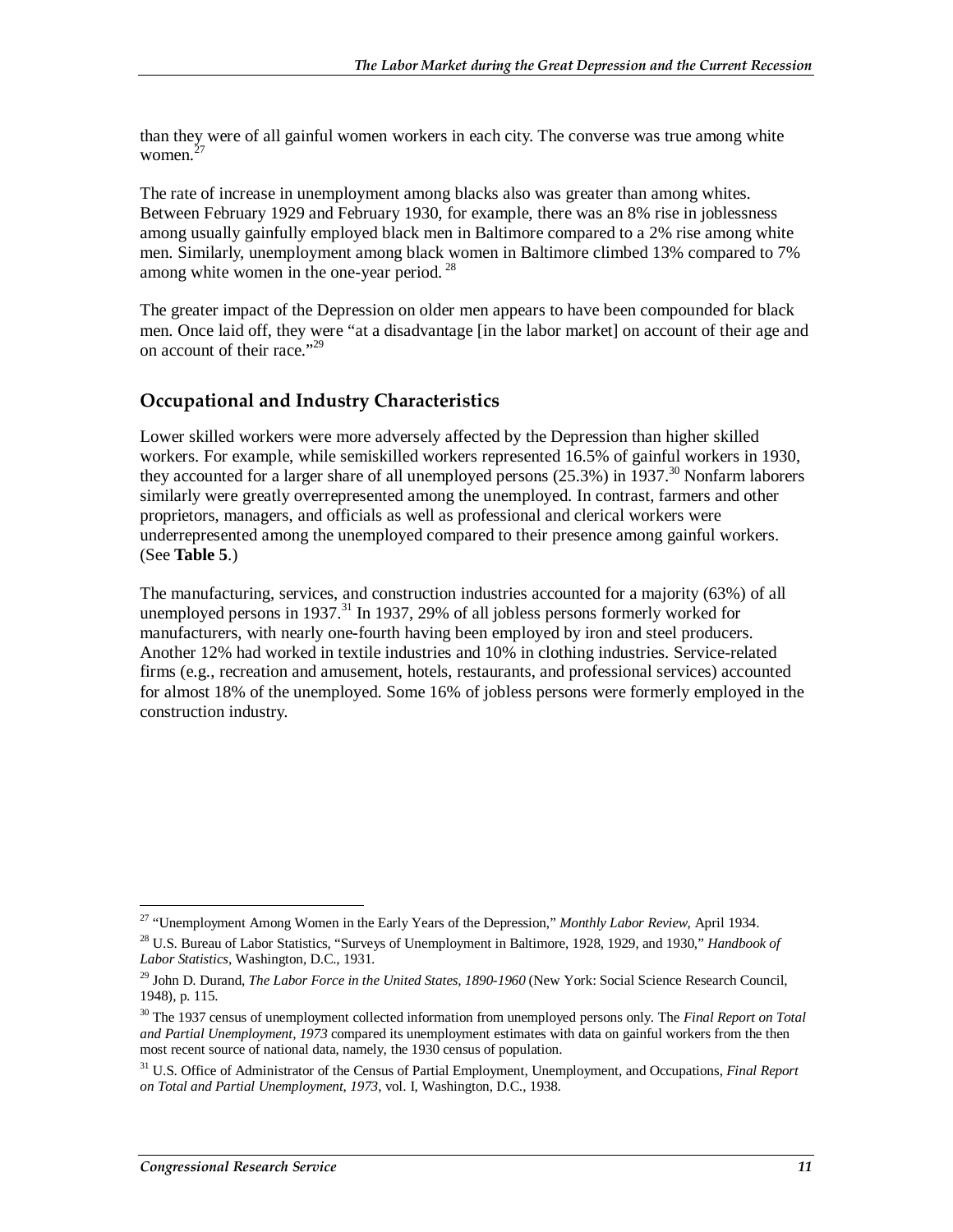| <b>Occupation</b>                             | <b>Unemployed Workers</b> | <b>Gainful Workers</b> |
|-----------------------------------------------|---------------------------|------------------------|
| Total                                         | 100.0%                    | 100.0%                 |
| Professionals                                 | 3.4                       | 6.1                    |
| Farmers (owners and tenants)                  | 2.5                       | 12.2                   |
| Other proprietors, managers, and<br>officials | $\mathsf{I}$ .4           | 7.5                    |
| Clerical, sales and related workers           | 14.0                      | 16.4                   |
| Skilled workers and supervisors               | 14.6                      | 13.0                   |
| Semiskilled workers                           | 25.3                      | 16.5                   |
| Nonfarm laborers                              | 19.9                      | 12.9                   |
| Farm laborers                                 | 10.8                      | 8.4                    |
| <b>Servants</b>                               | 8.1                       | 6.9                    |

#### **Table 5. Distribution of the Unemployed by Occupation in 1937 and the Distribution of Gainful Workers by Occupation in 1930**

(15-74 year olds)

Source: U.S. Office of Administrator of the Census of Partial Employment, Unemployment, and Occupations, *Final Report on Total and Partial Unemployment, 1937*, vol. I, Washington, D.C., 1938.

**Notes:** The 1930 decennial census provided the latest nationwide count of gainful workers to which the 1937 count of unemployed workers could be compared. (See the Appendix for the definition of gainful workers.) The two also used the same occupational classification system. To attain age comparability between the 1937 unemployment registration and the 1930 census, the U.S. Office of the Administrator adjusted the census data to remove persons under age 15 and over age 74. The number of unemployed persons in 1937 includes public emergency workers and excludes new workers and workers who did not report an occupation.

#### **Duration of Unemployment**

Very long spells of unemployment were common during the 1930s. Among unemployed men in Massachusetts in January 1934, for example, 62% had been without jobs a year or longer while 45% had not worked in two or more years, 25% in three or more years, and 11% in the previous four or more years.<sup>32</sup> Women in the state fared slightly better with 54% unemployed a year or longer; 35%, two or more years; 18%, three or more years; and 8%, four or more years.

Long periods of unemployment remained prevalent later in the decade as well. Of the 4.7 million unemployed persons who reported the number of weeks they had worked during the preceding 12 months, 31% had been jobless for more than one year as of November 1937.<sup>33</sup> Even in 1940, after the Great Depression had ended, workers still were experiencing extended periods of unemployment. Of unemployed workers who reported when they were last employed, one-third had not held a job in a year or more.<sup>34</sup>

 $\overline{a}$ 32 "Census of Unemployment in Massachusetts," *Monthly Labor Review*, December 1934.

<sup>33</sup> U.S. Office of Administrator of the Census of Partial Employment, Unemployment, and Occupations, *Final Report on Total and Partial Unemployment,* vol., I, Washington, D.C., 1938.

<sup>34</sup> U.S. Bureau of the Census, *Sixteenth Census of the United States: 1940, Population: The Labor Force*, Washington, D.C., 1943.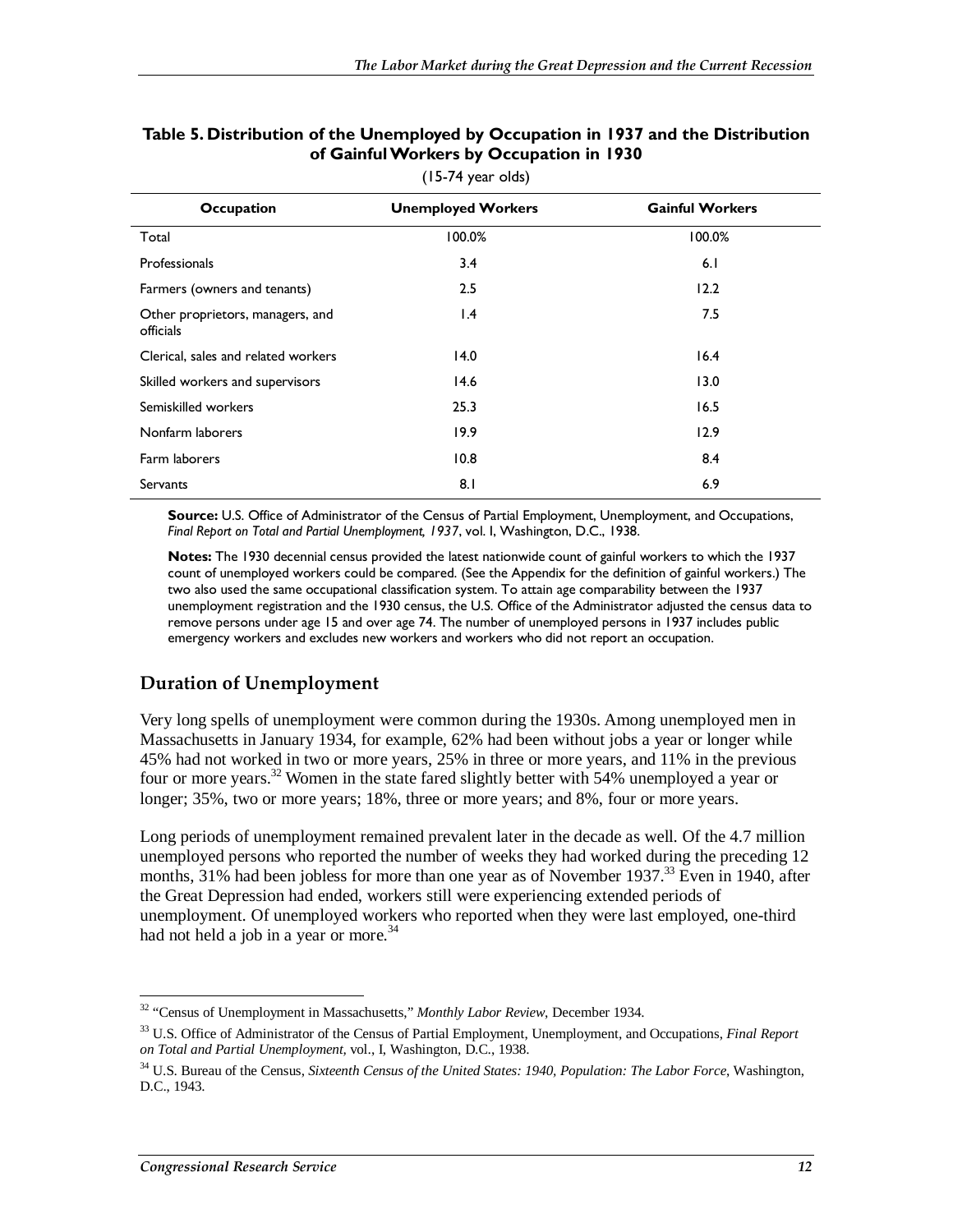#### **Geographic Characteristics**

Although it is unlikely that any geographic area was not touched by the Depression, some areas felt it more than others. In 1940, the Middle Atlantic region reported the highest rate of unemployment (13.6%) and two states within it—Pennsylvania (14.4%) and New York (13.7%)—had the highest jobless rates in the nation. In New England, which had the next highest unemployment rate (10.6%), every state except Connecticut and Vermont reported double-digit rates. Both the Pacific and Mountain regions also reported over one-tenth of their workers unemployed. (See **Table 6**.)

At the other end of the spectrum, the South Atlantic region had the lowest unemployment rate in the nation. On a state-by-state basis, South Carolina (4.0%) in the South Atlantic region and Mississippi (4.8%) in the East South Central region reported the lowest unemployment rates.

The number of workers laid off from manufacturing industries was large, the particular industries varying by region.<sup>35</sup> In New England, for example, there were substantial layoffs in the shoe, textile, and steel manufacturing industries. In the Middle Atlantic region, job losses were high at clothing, textile, and steel manufacturers. Layoffs were prevalent in the steel and auto industries of the East North Central region.

Farming, a major source of jobs at the time, accounted for much of the unemployment in other regions. They were the South Atlantic, East South Central, West South Central, West North Central, and Mountain regions.

| <b>Region by State</b>    | <b>Unemployment Rate</b> | <b>Region by State</b>    | <b>Unemployment Rate</b> |
|---------------------------|--------------------------|---------------------------|--------------------------|
| New England               | 10.6%                    | Georgia                   | 5.3%                     |
| Connecticut               | 8.7                      | Maryland                  | 7.4                      |
| Maine                     | 11.8                     | North Carolina            | 5.4                      |
| <b>Massachusetts</b>      | 11.2                     | South Carolina            | 4.0                      |
| New Hampshire             | 10.3                     | Virginia                  | 6.4                      |
| Rhode Island              | 12.3                     | West Virginia             | 11.2                     |
| Vermont                   | 7.2                      | <b>East South Central</b> | 7.2                      |
| Middle Atlantic           | 13.6                     | Alabama                   | 6.6                      |
| New Jersey                | $  \cdot  $ .4           | Kentucky                  | 9.6                      |
| New York                  | 13.7                     | Mississippi               | 4.8                      |
| Pennsylvania              | 14.4                     | Tennessee                 | 7.3                      |
| <b>East North Central</b> | 9.0                      | <b>West South Central</b> | 8.3                      |
| <b>Illinois</b>           | 9.1                      | Arkansas                  | 6.9                      |
| Indiana                   | 8.0                      | Louisiana                 | 8.1                      |

#### **Table 6. Unemployment Rates by Region and State, 1940**

-

<sup>35</sup> U.S. Office of Administrator of the Census of Partial Employment, Unemployment, and Occupations, *Final Report on Total and Partial Unemployment,*, vol. I, Washington, D.C., 1938.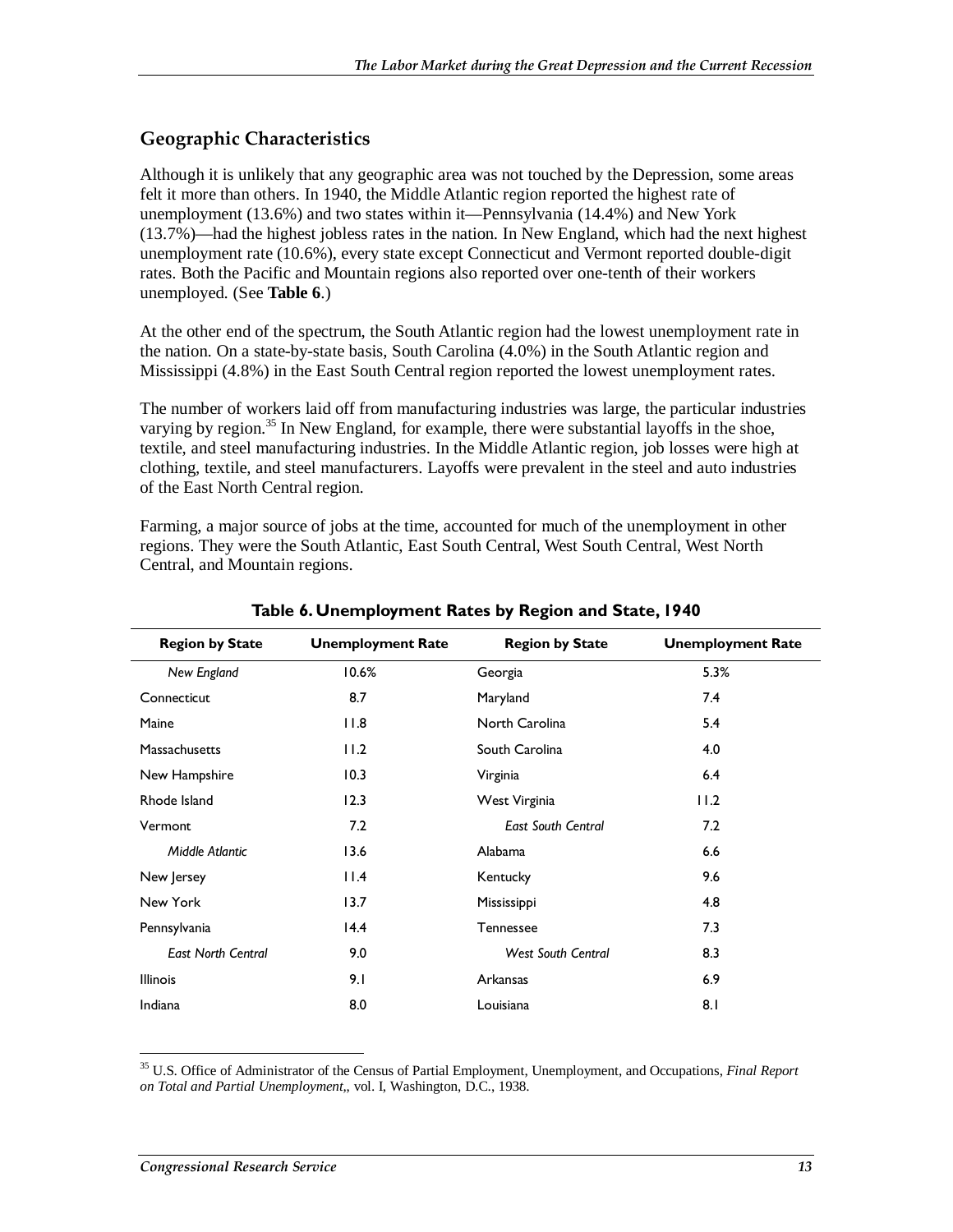| <b>Region by State</b>    | <b>Unemployment Rate</b> | <b>Region by State</b> | <b>Unemployment Rate</b> |
|---------------------------|--------------------------|------------------------|--------------------------|
| Michigan                  | 9.4                      | <b>Oklahoma</b>        | 10.2                     |
| Ohio                      | 9.5                      | Texas                  | 8.1                      |
| Wisconsin                 | 8.4                      | Mountain               | 10.2                     |
| <b>West North Central</b> | 8.0                      | Arizona                | 0.11                     |
| lowa                      | 6.4                      | Colorado               | 9.5                      |
| Kansas                    | 7.3                      | Idaho                  | 10.2                     |
| Minnesota                 | 10.0                     | Montana                | 10.3                     |
| Missouri                  | 8.5                      | Nevada                 | 8.9                      |
| <b>Nebraska</b>           | 6.8                      | New Mexico             | 12.1                     |
| North Dakota              | 7.2                      | Utah                   | 10.1                     |
| South Dakota              | 6.4                      | Wyoming                | 8.7                      |
| South Atlantic            | 6.5                      | Pacific                | 10.3                     |
| Delaware                  | 7.6                      | California             | 10.6                     |
| District of Columbia      | 7.2                      | Oregon                 | 9.7                      |
| Florida                   | 7.6                      | Washington             | 9.9                      |

**Source:** U.S. Bureau of the Census, *Sixteenth Census of the United States: 1940, Population: Comparative Occupation Statistics for the United States, 1870 to 1940*, Washington, D.C., 1943.

In summary, about one in every four workers in the nation was unemployed in the worst year of the Great Depression. Many workers were unemployed for much longer than one year. Of those fortunate to have jobs, many experienced cutbacks in hours, and hence, earnings. Men particularly those older and black—were among the most adversely affected during a time when age- and race-based employment discrimination were not unlawful and when occupational shifts in labor demand were operating against them. Lower skilled workers were at a greater disadvantage in the labor market than higher skilled workers. Those who toiled on farms and in factories were displaced in especially large numbers. And, states whose economies were dependent upon agriculture and manufacturing reported comparatively high unemployment rates.

## **Comparison with the Recession That Began in December 2007**

The following analysis compares the Great Depression with the eleventh recession of the post-World War II period. It utilizes, when possible, seasonally adjusted monthly data for December 2007 (the recession's start) and the latest month in 2009 for which data are available. In those cases in which the U.S. Bureau of Labor Statistics (BLS) does not adjust monthly data for seasonal fluctuations, which prevents month-to-month comparisons, annual average data for 2008 are used. For the Depression period, data from tables earlier in the report are supplemented with data from the 1940 decennial census when it provides statistical series more akin to those available today.

From a labor market perspective, the eleventh recession in the post-World War II period is reminiscent in several respects of the Great Depression. The similarities are not unique to the two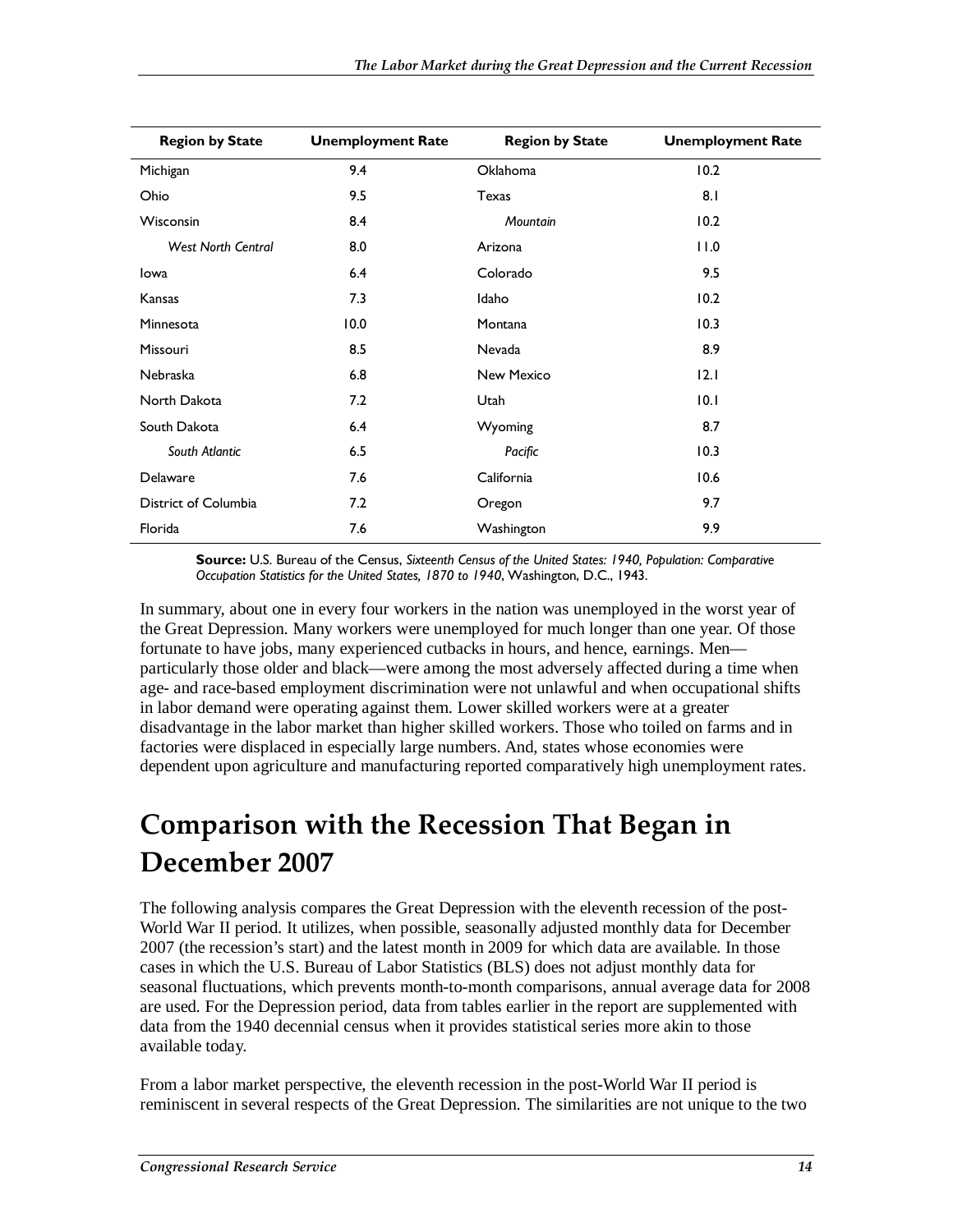economic downturns, however. They are shared with many of the recessions that occurred in the intervening years. Analogously, the Great Depression differs from the latest and intervening recessions by having had a much worse effect on workers based on labor force measures (e.g., unemployment rate) and on the lack of a pre-existing safety net of government programs.

### **Similarities**

There are a number of similarities between the characteristics of the unemployed during the Great Depression and the recession that began in December 2007. Three similarities are intertwined:

- 1. The cyclically sensitive goods-producing sector lays off workers during recessions in numbers that are out of proportion to the sector's share of total employment.<sup>36</sup>
- 2. The concentration of blue-collar occupations in the goods-producing sector means that workers in these jobs are particularly vulnerable to displacement during downturns in the business cycle.
- 3. Men, who dominate the ranks of workers in the goods-producing sector and in blue-collar occupations, typically are more adversely affected by recessions than women.

Workers in the mining, construction, and manufacturing industries are overrepresented among those who lose jobs during economic downturns. About 40% of nonfarm jobs during the Great Depression were in the goods-producing sector, but it accounted for 57% of all jobs cut from employer payrolls between 1929 and 1933 and 77% between 1937 and 1938.<sup>37</sup> By 2008, the goods-producing sector's share of nonfarm employment had fallen to 15.6%. Nonetheless, 50.4% of employees who lost jobs between December 2007 and May 2009 formerly worked in the mining, construction, and manufacturing industries. $38$ 

Workers in blue-collar occupations historically have accounted for a majority of employment in the cyclically sensitive goods-producing sector. In 1940, 66.1% of craft workers, operatives, and nonfarm laborers were employed in the mining, construction, and manufacturing industries.<sup>39</sup> The same holds true, albeit to a lesser extent, today: 51.1% of persons employed in construction and extraction occupations (e.g., craft workers, laborers) and in production occupations (e.g., machine operators, assemblers) work in the mining, construction and manufacturing industries.  $40$  As a result, workers in blue-collar occupations are at a higher than average risk of displacement during recessions<sup>41</sup>

<sup>-</sup><sup>36</sup> The goods-producing sector is more sensitive to downturns in the business cycle than the service-providing sector because inventories of goods produced by the mining, construction and manufacturing industries build up due to reduced product demand during recessions. Firms in these industries consequently cut production and layoff workers as unsold homes and cars, for example, accumulate. Not until inventories diminish sufficiently do businesses increase production and not until they are confident that a sustained recovery is underway do firms (re)hire workers.

<sup>&</sup>lt;sup>37</sup> Calculated from the data in **Table 3**.<br><sup>38</sup> BLS, data from the Current Employment Statistics program, http://stats.bls.gov/ces.

<sup>39</sup> U.S. Bureau of the Census, *Sixteenth Census of the United States: 1940, Population: The Labor Force*, Washington, D.C., 1943.

<sup>40</sup> BLS, data from the Current Population Survey, http://stats.bls.gov/cps/cpsaat17.pdf.

<sup>&</sup>lt;sup>41</sup> During the 2001-2002 period, which encompassed the 2001 recession, the rate of job loss among long-tenured (continued...)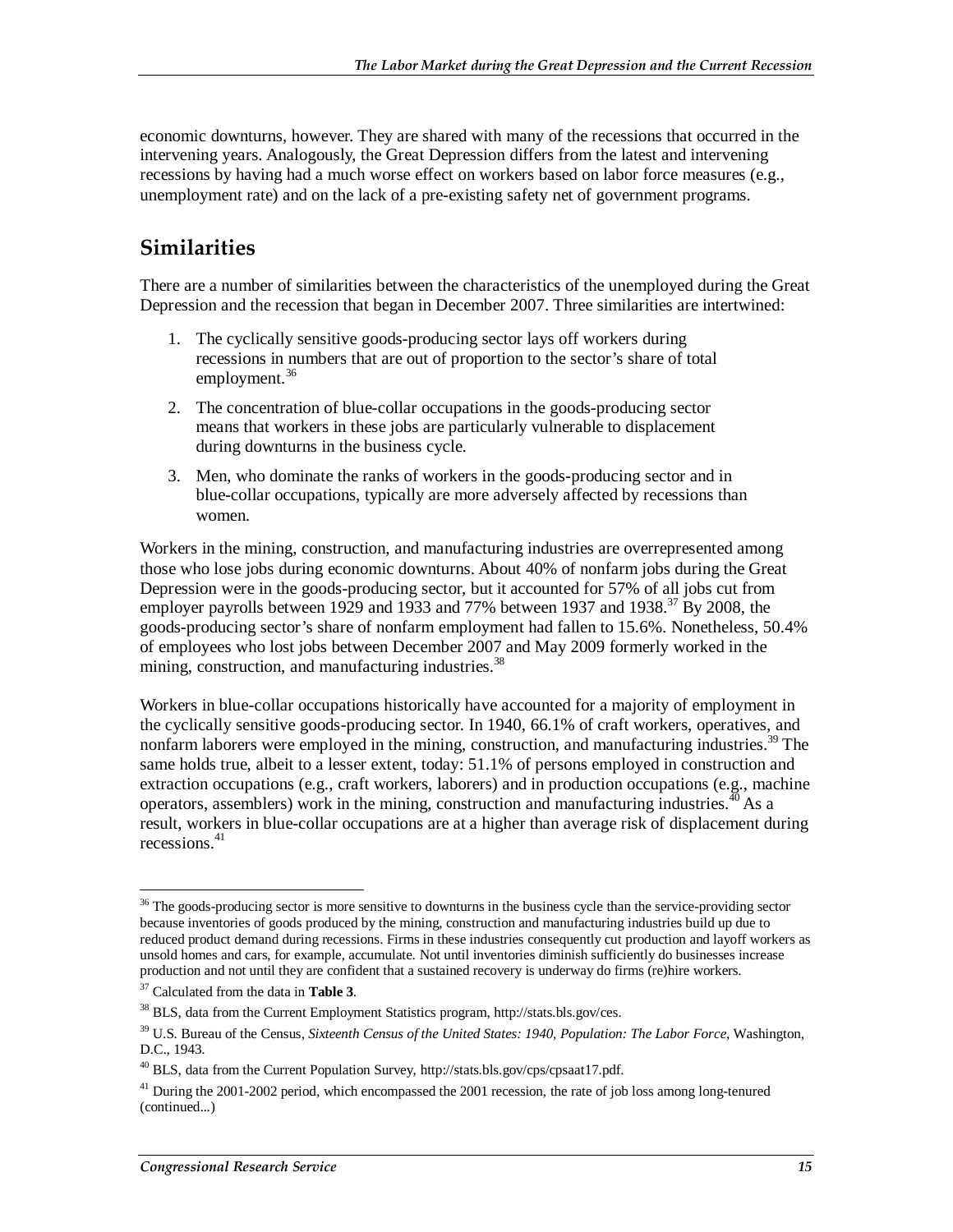The greater concentration of men in cyclically sensitive industries and occupations contributes to the more adverse impact of recessions on male members of the labor force. One means of measuring this differential effect is to examine the trend in employment by gender. During the Great Depression, the number of employed women increased while the number of employed men decreased.<sup>42</sup> In 1940, men accounted for 94.3% of persons employed in the mining industry, 98.3% of those in the construction industry, and 78.0% of workers in the manufacturing industry.<sup>43</sup> In that year, men also composed 97.9% of craft workers, 96.8% of nonfarm laborers, and 75.2% of operatives and related workers.<sup>44</sup> Seven decades later, men remain the dominant jobholders in the goods-producing sector: in 2008, men accounted for 87.2% of employment in mining, 90.3% in construction, and 70.7% in manufacturing.<sup>45</sup> Last year, men also composed 97.5% of workers in construction and extraction occupations (e.g., craft workers, laborers) and 70.3% workers in production occupations (e.g., machine operators, assemblers).<sup>46</sup> Partly as a result, men's employment overall fell precipitously—by 5.4% (4.3 million)—from 78.3 million in December 2007 to 74.0 million in May 2009. Despite their somewhat increased presence over time in these industries and occupations, women experienced substantially less job loss than men during the current recession. The number of employed women fell 2.2% (1.5 million) from 68.0 million in December 2007 to 66.5 million in May 2009. $47$ 

The comparatively worse impact of recessions on male employment is not limited to the Great Depression and the recession that began in December 2007. According to an analysis conducted in 1993 of data from the Current Employment Statistics program, which began to collect data by gender in 1964, most of those who lost jobs in the five recessions that occurred between December 1969 and March 1991 were men. The researchers found that although women lost jobs in the last two of the five recessions covered by their analysis, men lost 9 to 19 times more jobs than women in the July 1990-March 1991 and July 1981-November 1982 recessions, respectively. They concluded that

[t]he chief explanation for the vast differences in employment loss between women and men in recessions concerns the proportions of jobs held by women in the various industries.... [B]ecause the goods-producing industries bear most of the job loss during recessions and because employment in this sector is heavily male, men lose the great majority of jobs in recessions. The industry divisions that fare best during recessions, services and government, have a high concentration of women, partially accounting for women's relative job stability."<sup>48</sup>

1

<sup>(...</sup>continued)

workers previously employed in production occupations was 8.7% while the average displacement rate was a much lower 4.8%. (This is the latest recessionary period for which data are available from BLS' Displaced Worker Survey.) See the following report for additional information on the risk of displacement by occupation, industry, and other variables over time, CRS Report RL32292, *Offshoring (a.k.a. Offshore Outsourcing) and Job Insecurity Among U.S. Workers*, by Linda Levine.

<sup>42</sup> See **Table 1**.

<sup>43</sup> U.S. Bureau of the Census, *Sixteenth Census of the United States: 1940, Population: The Labor Force*, Washington, D.C., 1943.

 $44$  Ibid.

<sup>45</sup> BLS, data from the Current Population Survey, http://stats.bls.gov/cps/cpsaat17.pdf.

<sup>46</sup> BLS, data from the Current Population Survey, http://stats.bls.gov/cps/cpsaat11.pdf.

<sup>47</sup> BLS, data from the Current Population Survey, http://stats.bls.gov/cps.

<sup>48</sup> William Goodman, Stephen Antczak, and Laura Freeman, "Women and Jobs in Recessions: 1969-92," *Monthly Labor Review*, July 1993, p. 28-29.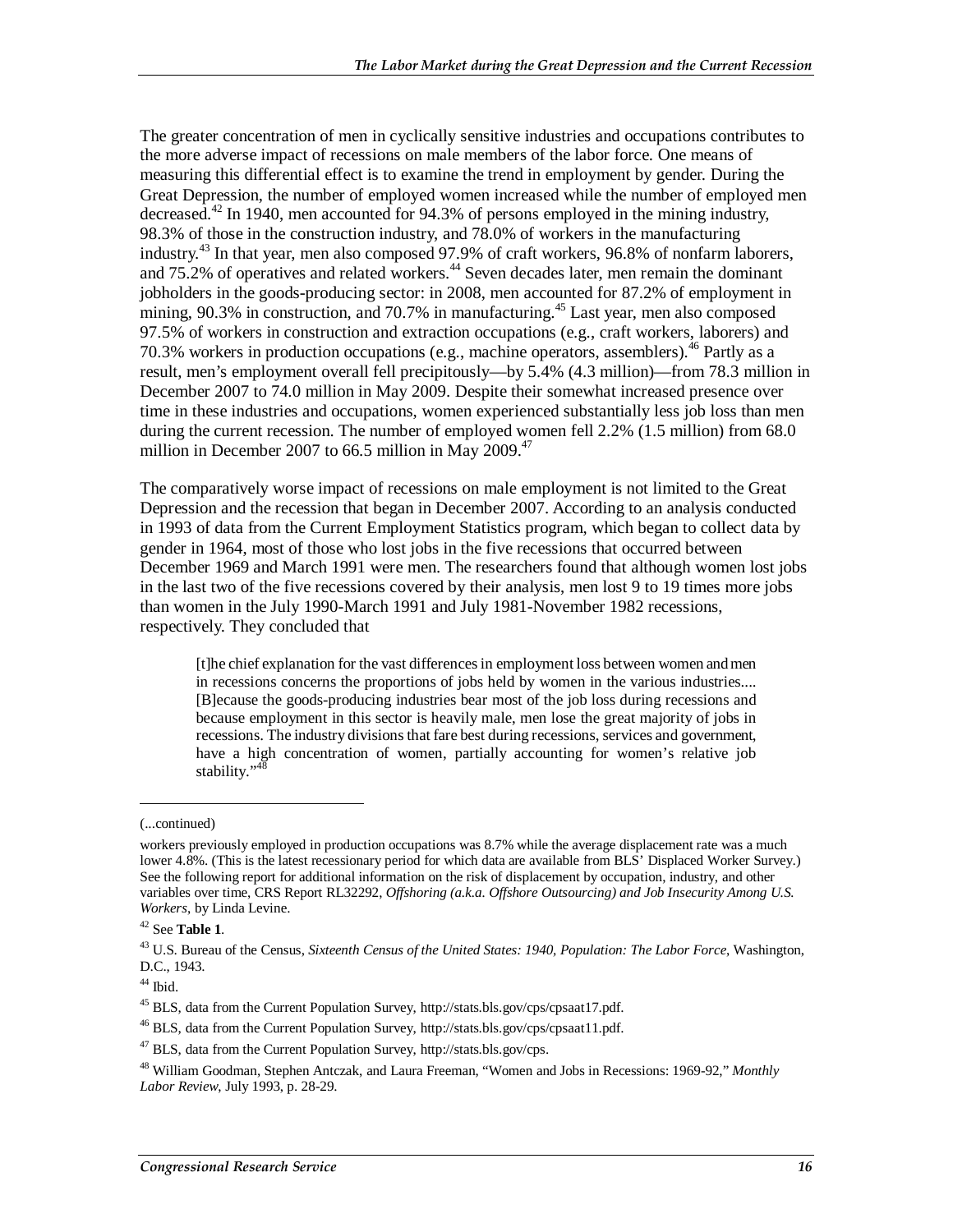The more negative effect of the Great Depression and recent recessions on male members of the labor force also is discernible from unemployment statistics. As was the case during the Depression,<sup>49</sup> unemployed men as a proportion of the male labor force exceeded unemployed women as a proportion of the female labor during the last three recessions. At the end of the 1981-1982 recession in November, the unemployment rate among men measured 11.1% compared to 10.2% among women; at the end of the 1990-1991 recession in March, the male unemployment rate was 7.2% compared to a female unemployment rate of 6.3%; and at the end of the 2001 recession in November, the unemployment rate for men measured 5.7% compared to 5.4% for women. Similarly, in May 2009, 17 months into the latest recession, men's unemployment rate was 10.5% as opposed to women's unemployment rate of  $8.0\%$ .<sup>50</sup>

Research also suggests that varying trends in the growth rates of male- and female-dominated industries contributed to the relatively worse unemployment experience of men starting with the 1981-82 recession.<sup>51</sup> More specifically, it was estimated that faster employment growth in industries with large concentrations of women compared to industries with large concentrations of men narrowed the female-male unemployment differential to the point where men's unemployment rate exceeded that of women during recent recessions—in stark contrast with the comparative level of their unemployment rates during most of the post-World War II period.

4. Lower-skilled workers are more susceptible to unemployment than higher-skilled workers.

The incidence of unemployment tends to vary inversely with the skill level of a worker (regardless of the stage of the business cycle).<sup>52</sup> In 1940, the unemployment rate among craft workers (13.7%) and nonfarm laborers (19.5%) was substantially higher than the unemployment rate among professionals (2.4%) and nonfarm proprietors, managers, and officials (2.0%), for example.<sup>53</sup> Unemployment rates by occupation show the same pattern today. The unemployment rate of workers in management, professional, and related occupations (2.7%) was well below the rate of natural resources, construction, and maintenance occupations (8.8%) and production occupations (7.7%) in  $2008^{54}$ 

Looking at the data in terms of changes in employment reveals the same pattern: higher-skilled workers weather economic downturns better than lower-skilled workers on average. Between 1930 and 1940, employment among professionals and nonfarm proprietors, managers, and

<sup>&</sup>lt;u>.</u> 49 See **Table 4** for 1930 and 1940 unemployment rates by gender.

<sup>50</sup> BLS, data from the Current Population Survey, http://stats.bls.gov/cps.

<sup>&</sup>lt;sup>51</sup> Larry DeBoer and Michael Seeborg, "The Female-Male Unemployment Differential: Effects of Changes in Industry Employment," *Monthly Labor Review*, November 1984, pp. 8-15.

 $52$  Often, occupational groups are used as proxies for skill level. An occupational group's comparative skill level is based on the predominant number of years of schooling completed by persons employed in the group. In 1940, for example, 68.1% of professional and related workers had attended or completed college as had 20.3% of nonfarm proprietors, managers and officials (except farm) and 18.4% of clerical, sales and related workers. In contrast, 35.1% of nonfarm laborers, 38.6% of operatives and related workers, and 41.7% of craft and related workers had at most completed the first seven or eight years of elementary school. U.S. Bureau of the Census, *Sixteenth Census of the United States: 1940, Population: Comparative Occupation Statistics for the United States, 1870 to 1940*, Washington, D.C., 1943.

<sup>53</sup> U.S. Bureau of the Census, *Sixteenth Census of the United States: 1940, Population: The Labor Force*, Washington, D.C., 1943.

<sup>&</sup>lt;sup>54</sup>BLS, data from the Current Population Survey, http://stats.bls.gov/cps/cpsaat25.pdf.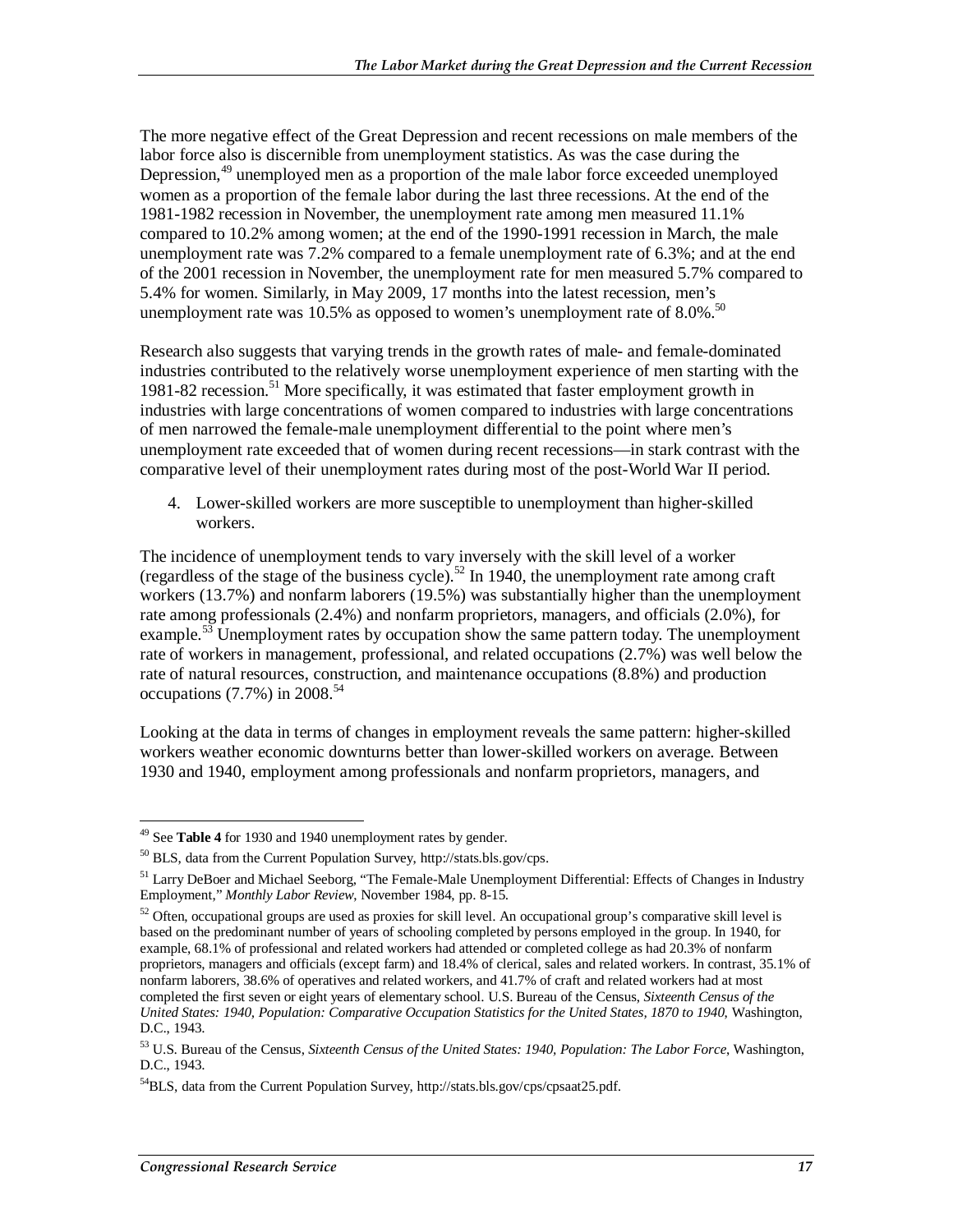officials increased.<sup>55</sup> Similarly, between 2007 and 2008, employment of comparatively highskilled workers increased by 973,000 among management, professional and related occupations.<sup>56</sup> In contrast, employment among craft workers and nonfarm laborers decreased during the Depression period. Employment of workers in construction and extraction occupations and in production occupations decreased as well between 2007 and 2008, falling by 934,000 and 422,000, respectively.

5. Once unemployed, older workers have a more difficult time becoming reemployed.

The high proportion of workers under 25 years old who were unemployed at the time of the [1940] census were due to a comparatively rapid turnover in employment, with frequent but relatively short periods of idleness. Among workers 55 to 64 years old, on the other hand, unemployment apparently occurred less frequently, but those who lost their jobs experienced relatively great difficulty in finding another job, and tended to remain unemployed for comparatively long periods.<sup>57</sup>

In 1940, the median duration of unemployment was about seven months for job seekers up to age 35. The length of unemployment spells increased for each age group thereafter.<sup>58</sup>

The pattern of older workers having more difficulty finding new jobs has recurred. In 2008, the median duration of unemployment for all workers was 9.4 weeks as opposed to 12.2 weeks for 45 to 54 year olds and 11.8 weeks for 55 to 64 year olds.<sup>59</sup> Jobless workers age 45 and older also were overrepresented among the long-term unemployed (i.e., those without jobs for at least six months). While 28.5% of all unemployed workers were at least 45 years old, these baby-boom generation workers accounted for 37.8% of the long-term unemployed.

As was the case during the Depression, some speculate that age discrimination plays a role in the reemployment problems of today's older workers. For example, the publisher of a job listing website (Workforce50.com) recently asserted that older workers suffer from a misperception among employers of "being overqualified, overpriced, technologically challenged and inflexible.<sup>"60</sup> "Many out-of-work baby boomers have despaired as they wonder whether to trim their resumes to avoid giving away their decades of work experience, or to dye their hair."<sup>61</sup> A report by the House Select Committee on Aging offered age discrimination as one explanation for the reemployment difficulties of older workers during the steep 1981-1982 recession, when the national unemployment rate last broke  $10\%$ .<sup>62</sup>

6. The number of people involuntarily working part-time increases during economic downturns.

<sup>-</sup>55 See **Table 2**.

<sup>56</sup> BLS, data from the Current Population Survey, http://stats.bls.gov/cps.

<sup>57</sup> U.S. Bureau of the Census, *Sixteenth Census of the United States: 1940, Population: The Labor Force (Sample Statistics)*, Part I: General Characteristics, Washington, D.C., 1943, p. 15. 58 Ibid.

<sup>59</sup> BLS, data from the Current Population Survey, http://stats.bls.gov/cps/cpsaat31.pdf.

<sup>60</sup> Tiffany Hsu, "Older Jobless Workers Face Tough Prospects," *Chicago Tribune*, May 3, 2009.

<sup>61</sup> Michael Luo, "Longer Unemployment for Those 45 and Older," *The New York Times*, April 13, 2009.

<sup>&</sup>lt;sup>62</sup> U.S. Congress, House Select Committee on Aging, *The Unemployment Crisis Facing Older Americans*, 97<sup>th</sup> Cong.,  $2<sup>nd</sup>$  sess., October 8, 1982, Comm. Pub. No. 97-367 (Washington: GPO, 1982).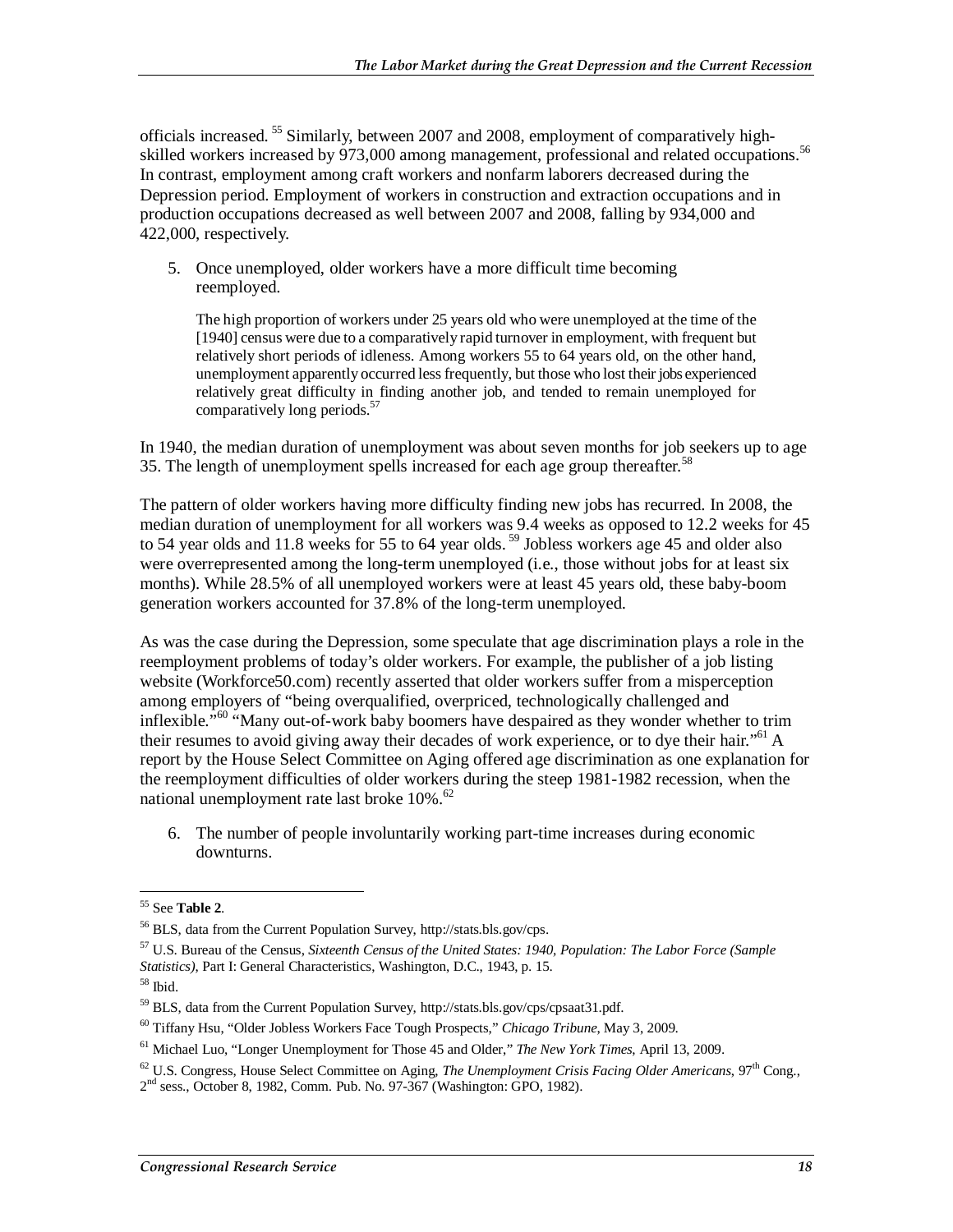Just as involuntary part-time employment increased during the 1930s, so too has it grown today. The number of persons working part-time for economic reasons, that is, who would prefer fulltime jobs if they were available, almost doubled in nonfarm industries between December 2007 and May 2009, from 4,548,000 to 8,928,000.<sup>63</sup>

### **Differences**

#### **In Magnitude**

There are substantial differences in the extent of unemployment during the Great Depression and the current recession. The unemployment rate rose almost eight-fold between 1929 (3.2%) and 1933 (24.9%). In contrast, it almost doubled between December 2007 (4.9%) and May 2009 (9.4%). At the peak of unemployment during the Great Depression (1933), one in four workers was unemployed, in contrast with fewer than one in eleven today. To approximate the pervasiveness of unemployment at the depth of the Depression, the number of workers without jobs would have to have totaled 38.6 million in May 2009, which is 24 million more workers than were unemployed this May  $(14.5 \text{ million})^{64}$ 

Employers cut the total number of jobs on their payrolls much more deeply during the Great Depression than they have thus far in the latest recession. Between 1929 and 1933, employment on nonfarm payrolls fell by 24.3%, compared to 4.3% thus far in the recession. To approximate the relative extent of cutbacks that took place over the four-year period between 1929 and 1933, employers would have had to have shed 27.6 million more workers than they did between December 2007 and May 2009. In the goods**-**producing sector, 7.2 million rather than 3.0 million workers would have to have been laid off since the recession began to equal the relative impact of the four-year (1929-1933) decline. Within the goods-producing sector, construction companies would have had to have pared payrolls by 2.2 million more jobs than the 1.2 million positions cut through May 2009. Manufacturers would have had to have let go 2.5 million workers beyond the 1.8 million they displaced since December 2007 if the industry was in as relatively bad shape as it was in 1933.<sup>65</sup>

A comparison between these labor force measures two years into the Depression and thus far in the ongoing recession similarly shows the latter to be less severe than the former. By 1931, the unemployment rate had risen to 15.9% or five times higher than the 3.2% recorded in 1929.<sup>66</sup> In contrast, the unemployment rate almost doubled 17 months into the latest recession (going from 4.9% in December 2007 to 9.4% in May 2009).<sup>67</sup> To approximate the pervasiveness of unemployment in 1931, the number of workers without jobs would have to have totaled 24.7 million in May 2009, which is 10 million more workers than were unemployed in that month.

<u>.</u>

 $63$  BLS, data from the Current Population Survey, http://stats.bls.gov/cps.

<sup>64</sup> The analysis in this paragraph is based on depression-era data from *Historical Statistics of the United States, Colonial Times to 1970* (U.S. Bureau of the Census, Washington, D.C., 1975) and recent data from BLS, Current Population Survey.

<sup>65</sup> The analysis in this paragraph is based on depression-era data in BLS, *Employment, Hours, and Earnings, United States, 1909-90*, Bulletin 2370, vol. I, Washington, D.C., 1991, and data for later years from BLS, Current Employment Statistics program.

<sup>66</sup> U.S. Bureau of the Census, *Historical Statistics of the United States, Colonial Times to 1970* (Washington, D.C., 1975).

<sup>67</sup> BLS, data from the Current Population Survey.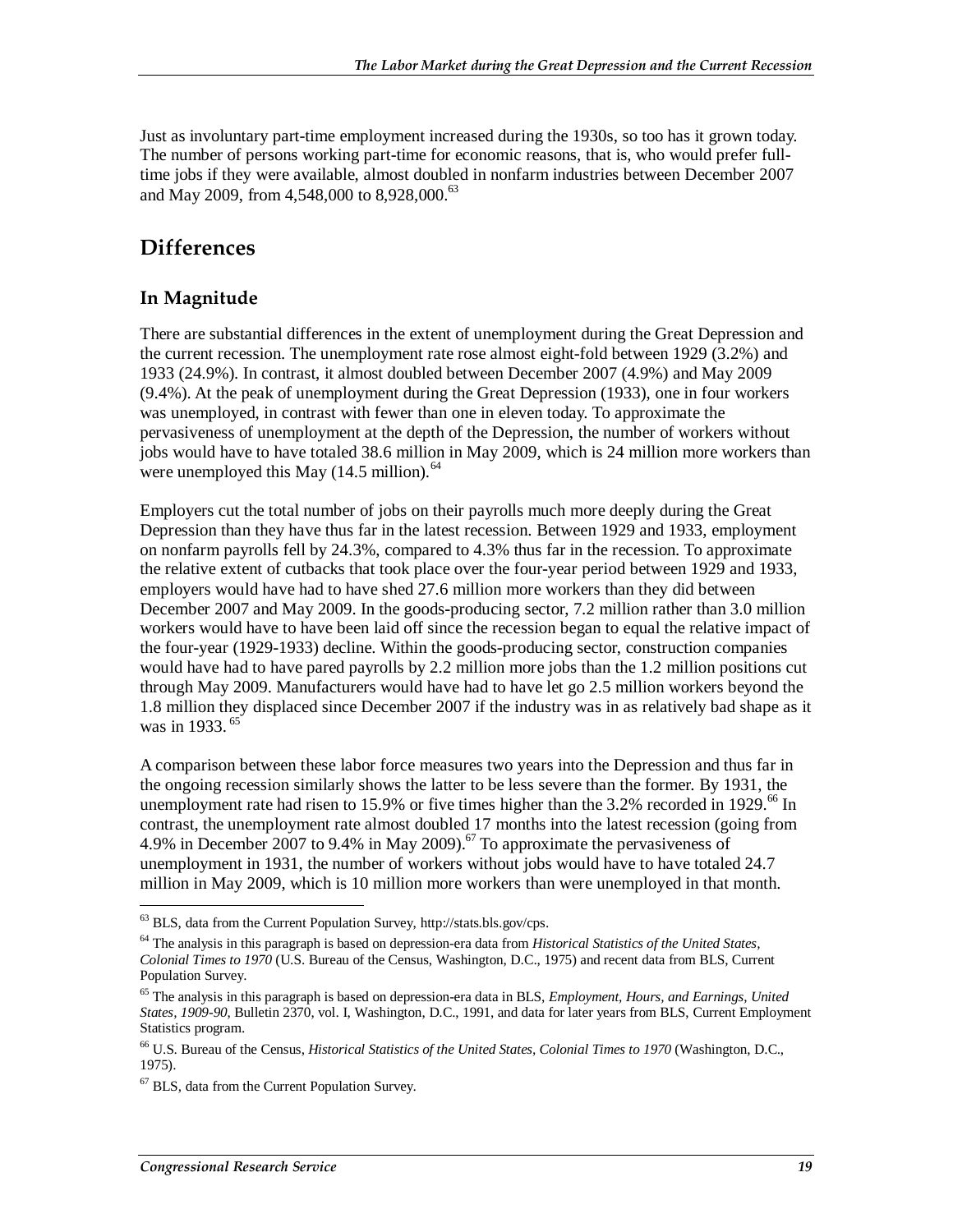Similarly, the 4.3% decrease in nonfarm payroll employment 17 months into the recession compares favorably with the 15.0% decrease recorded two years into the Depression.<sup>68</sup> To approximate this difference in job loss, employers would have had to have let go 14.7 million more workers than they did between December 2007 and May 2009. In the goods**-**producing sector, 5.0 million rather than 3.0 million workers would have to have been laid off since the current recession began to equal the relative impact of the 1929-1931 decline. Within the goodsproducing sector, construction companies would have had to have pared payrolls by 1.4 million jobs rather than the 1.2 million positions eliminated through May 2009. Manufacturers would have had to have shed almost 1.5 million workers beyond the 1.8 million displaced since December 2007 if the industry was performing as badly as it had two years into the Depression.

### **Geographically**

At least part of the different effect by geographic area of the Great Depression and current recession flows from the industry composition of states. As shown in **Table 7**, many of the states in the East North Central region had among the highest unemployment rates in May 2009 (the latest month for which state data are available). The difficulties of the area, whose employment base remains heavily dependent upon goods production,<sup>69</sup> reflect the current recession's intensification of the long-term problems of U.S. manufacturers—particularly those companies that directly and indirectly employ many of the region's workers at auto assembly plants and parts suppliers.<sup>70</sup> In contrast, the Middle Atlantic and New England regions reported the highest unemployment rates in  $1940$ .<sup>71</sup> The comparatively better unemployment picture in these regions during the current recession likely is associated with diversification of their employment away from manufacturing industries (e.g., shoe, clothing, and textile production) over the past several  $decades.<sup>72</sup>$ 

Another reason for the different geographic effect of the Great Depression and the current recession is the varying impact of the two downturns in nonmanufacturing industries. Many states that were dependent on the agricultural industry suffered greatly during the 1930s. The unemployment rates of states from which farmers migrated (e.g., Oklahoma, Kansas, Texas, New Mexico, and Arkansas) might otherwise have been higher, while those migrants who were unable to find work might have raised the unemployment rates of agricultural states to which they were

<sup>-</sup>68 BLS, *Employment, Hours, and Earnings, United States, 1909-90*, Bulletin 2370, vol. I, Washington, D.C., 1991, and BLS, Current Employment Statistics program.

<sup>&</sup>lt;sup>69</sup> In 2008, according to data from the Current Employment Statistics program, manufacturing jobs accounted for 11.1% of total nonfarm employment in Illinois, 17.7% in Indiana, 13.8% in Michigan and Ohio, and 17.2% in Wisconsin. The proportion in every state in the East North Central region was well above the average for the nation of 9.8% in 2008.

 $70$  Some states in other regions that are comparatively dependent on motor vehicle and parts manufacturing similarly have comparatively high unemployment rates (e.g., Kentucky, North Carolina, South Carolina, and Tennessee) as shown in **Table 7**. See also "Southeast Auto Parts Makers Feel Detroit's Pain," *MSN Money*, May 12, 2009.

<sup>71</sup> See **Table 6**.

 $72$  In 2008, according to data from the Current Employment Statistics program, manufacturing's share of total nonfarm employment in the Middle Atlantic region (7.9%) was well below the national average (9.8%). Specifically, the proportion in New Jersey was 7.4%; in New York, 6.1%; and in Pennsylvania, 11.1%. Manufacturing's share of total nonfarm employment in the New England region was equal to the national average of 9.8%. The shares of Maine (9.6%) and Massachusetts (8.7%) were below the average, while those of Connecticut (11.0%), New Hampshire (11.7%), Rhode Island (10.0%) and Vermont (11.4%) were above the average for the nation.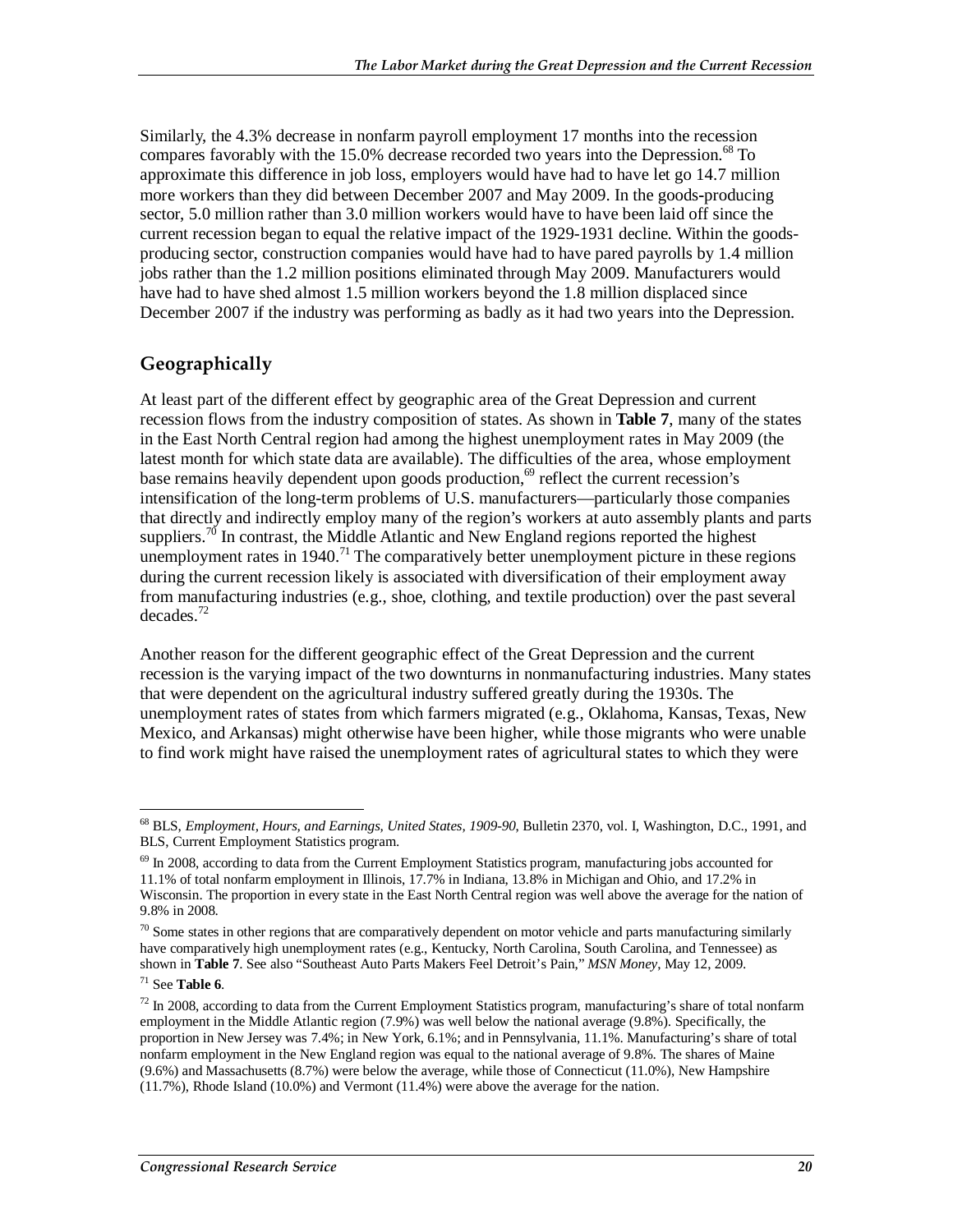attracted (e.g., Arizona, California, Idaho, Oregon, and Washington).<sup>73</sup> In the current recession, states whose growth had been fueled in part by other nonmanufacturing industries—construction and real estate services—had double-digit unemployment rates in May 2009 (e.g., California, Nevada and Oregon; see **Table 7**.).<sup>74</sup> Contributing to the comparatively poor labor market conditions in the two Pacific states and in North Carolina, among other states, is their reliance on industries that did not even exist in the 1930s, such as high-tech, with enterprises located in California's Silicon Valley, Oregon's Silicon Forest, and North Carolina's Research Triangle.<sup>75</sup>

| 8.3%<br>7.2<br>New England<br>Maryland<br>11.1<br>8.0<br>North Carolina<br>Connecticut<br>8.3<br>South Carolina<br>12.1<br>Maine |  |
|----------------------------------------------------------------------------------------------------------------------------------|--|
|                                                                                                                                  |  |
|                                                                                                                                  |  |
|                                                                                                                                  |  |
| 8.2<br>7.1<br>Massachusetts<br>Virginia                                                                                          |  |
| 6.5<br>8.6<br>New Hampshire<br>West Virginia                                                                                     |  |
| Rhode Island<br>$ 2.1\rangle$<br><b>East South Central</b><br>10.3                                                               |  |
| 7.3<br>9.8<br>Vermont<br>Alabama                                                                                                 |  |
| Middle Atlantic<br>8.3<br>10.6<br>Kentucky                                                                                       |  |
| 9.6<br>8.8<br>New Jersey<br>Mississippi                                                                                          |  |
| New York<br>8.2<br>10.7<br>Tennessee                                                                                             |  |
| 8.2<br><b>West South Central</b><br>7.0<br>Pennsylvania                                                                          |  |
| 11.0<br>7.0<br><b>East North Central</b><br>Arkansas                                                                             |  |
| 10.1<br>Louisiana<br>6.6<br><b>Illinois</b>                                                                                      |  |
| 10.6<br>Oklahoma<br>6.3<br>Indiana                                                                                               |  |
| 4.1<br><b>Texas</b><br>7.1<br>Michigan                                                                                           |  |
| 10.8<br>7.8<br>Ohio<br>Mountain                                                                                                  |  |
| 8.9<br>8.2<br>Wisconsin<br>Arizona                                                                                               |  |
| <b>West North Central</b><br>7.3<br>Colorado<br>7.6                                                                              |  |
| 5.8<br>Idaho<br>7.8<br>lowa                                                                                                      |  |
| 6.3<br>Kansas<br>7.0<br>Montana                                                                                                  |  |
| 8.2<br>11.3<br>Minnesota<br>Nevada                                                                                               |  |
| 9.0<br>New Mexico<br>6.5<br>Missouri                                                                                             |  |
| 4.4<br>5.4<br><b>Nebraska</b><br>Utah                                                                                            |  |
| 5.0<br>North Dakota<br>4.4<br>Wyoming                                                                                            |  |

**Table 7. Unemployment Rates by Region and State, May 2009** 

 $\overline{a}$ 73 See **Table 6**.

<sup>74</sup> Jennifer Robison, "Nevada Economy," *Las Vegas Review-Journal*, May 23, 2009; Peter Wong, "Is This Recession Oregon's Worst?," *Statesman Journal*, May 17, 2009; and Bob Willis, "California's Unemployment Rate Rises to 26- Year High," *Bloomberg.com*, March 20, 2009.

<sup>75 &</sup>quot;Recession Suddenly Humbles High-Tech Sector," *The Sacramento Bee*, May 24, 2009.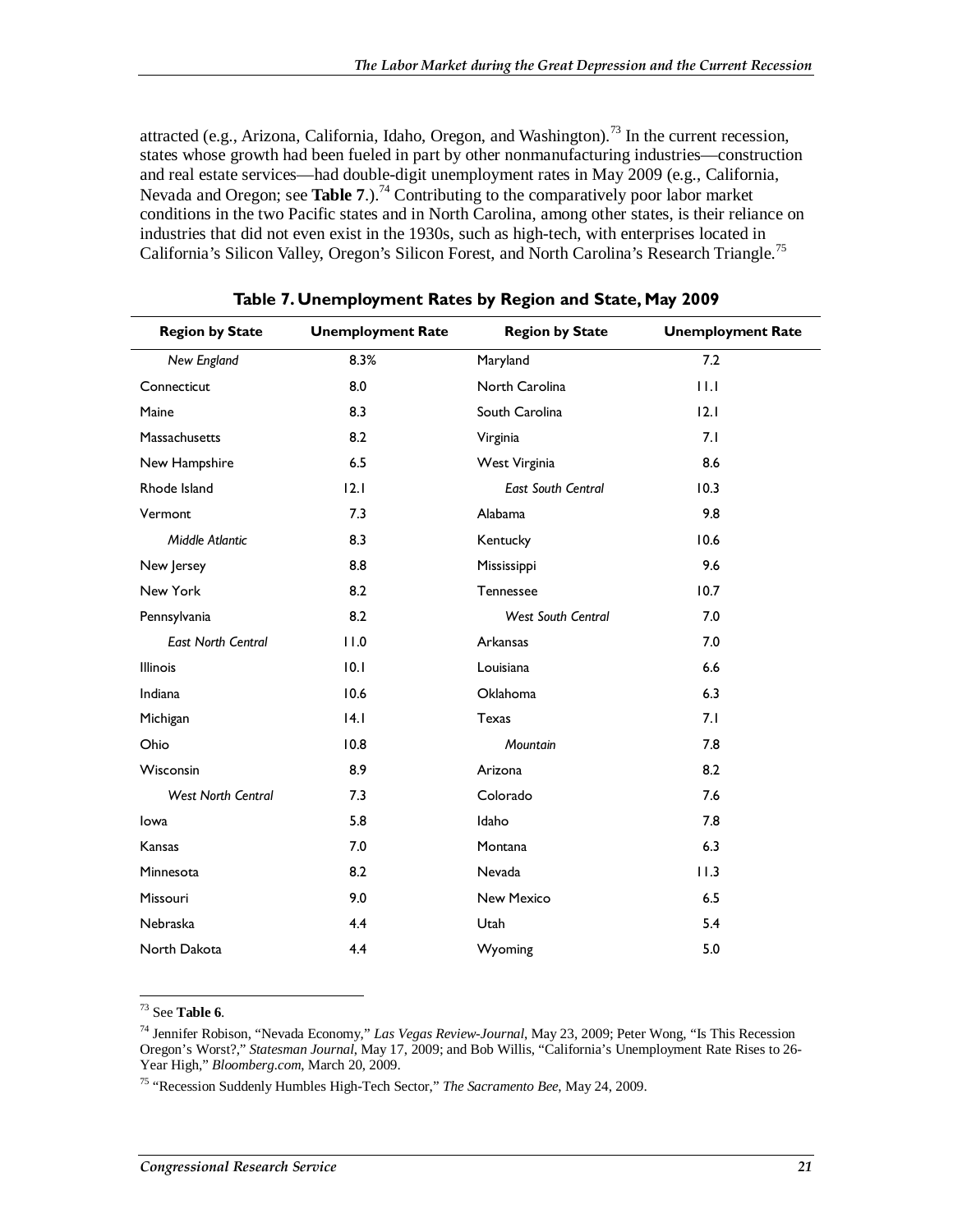| <b>Region by State</b> | <b>Unemployment Rate</b> | <b>Region by State</b> | <b>Unemployment Rate</b> |
|------------------------|--------------------------|------------------------|--------------------------|
| South Dakota           | 5.0                      | Pacific                | $\mathsf{H}$             |
| South Atlantic         | 9.6                      | Alaska                 | 8.4                      |
| Delaware               | 8.1                      | California             | 11.5                     |
| District of Columbia   | 10.7                     | Hawaii                 | 7.4                      |
| Florida                | 10.2                     | Oregon                 | 12.4                     |
| Georgia                | 9.7%                     | Washington             | 9.4                      |

**Source:** U.S. Bureau of Labor Statistics, data from the Local Area Unemployment Statistics program.

#### **In the Impact of Being Unemployed**

The implications of being unemployed have changed substantially over time. One reason for the altered situation facing jobless persons is the increased prevalence of families in which both spouses work. In 1940, three-fifths of married-couple families reported the husband as sole breadwinner.<sup>76</sup> In 2008, the husband was the lone earner in about one-fifth of married-couple families. Both spouses were employed in another 51.4% of married-couple families.<sup>77</sup> Consequently, the financial impact of joblessness is likely to be less today than it was more than half a century ago, when unemployment more often meant the total absence of a paycheck for a larger proportion of families.

Even for those persons who were employed during the Great Depression, the dismal economy created a greater hardship than is the case today because of the much deeper drop in earnings and hours worked. Average hourly earnings of factory workers in manufacturing industries fell by 21.4% between 1929 and 1933 and by 8.9% between 1929 and 1931. In addition, average weekly hours for these workers decreased by 13.8% between 1929 and 1933 and by 8.4% between 1929 and 1931.<sup>78</sup> As of May 2009, in contrast, average hourly earnings of nonmanagerial workers in manufacturing industries decreased by 3.9% and their hours by 5.6%.<sup>79</sup>

Another important difference between the Great Depression and the current recession, in terms of the economic hardship inflicted by high unemployment, is the nationwide availability of public assistance programs in place today. Before the 1930s, public assistance was provided by private charities and local governments.<sup>80</sup> State governments did not become involved in the provision of public relief until the latter part of 1931, as it became increasingly apparent that the traditional sources of assistance could not meet the rising needs of unemployed workers and their families. Seven states (New York, New Jersey, Wisconsin, Pennsylvania, Rhode Island, Illinois, and Ohio) appropriated and distributed unemployment relief between September 1931 and July 1932. Following passage of the Emergency Relief and Construction Act of 1932 by Congress, 33 more states became involved in providing public assistance. The act was the only major federal

<sup>-</sup>76 U.S. Bureau of the Census, *Sixteenth Census of the United States: 1940, Population: Families, Employment Status*, Washington, D.C., 1943.

<sup>77</sup> BLS, *Employment Characteristics of Families in 2008*, Washington, D.C., May 27, 2009.

<sup>78</sup> BLS, *Employment, Hours, and Earnings, 1909-1990*, Bulletin 2370, vol. I, Washington, D.C., March 1991.

<sup>79</sup> BLS, data from the Current Employment Statistics program, http://www.bls.gov/ces/.

<sup>80</sup> Josephine C. Brown, *Public Relief 1929-1939* (New York: Henry Holt and Company, 1940).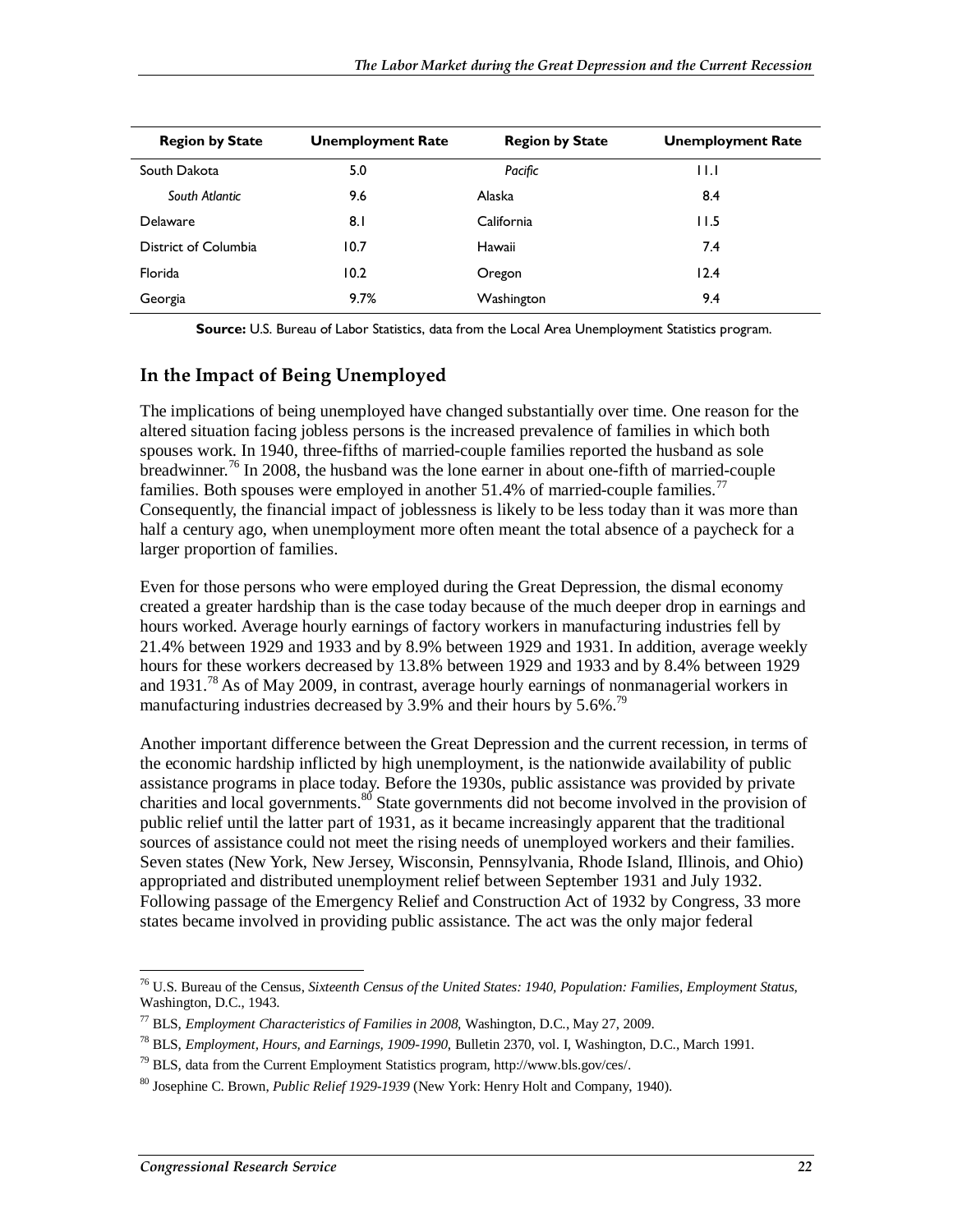measure passed during the Hoover Administration explicitly to aid the jobless. It came almost four years after the Depression began.

The Emergency Relief and Construction Act was signed reluctantly by President Hoover, who believed that the traditional sources of relief were the most appropriate agencies to handle the needs of the unemployed. The act was envisioned as a temporary measure, not to imply long-term commitment of federal resources in this area. The federal money was offered to the states in the form of loans that were to be repaid with interest or through deductions from future federal aid to states for highways. (This repayment feature was cancelled by Congress in 1938 during the Roosevelt Administration.)

Not until enactment of the Federal Emergency Relief Act of 1933 (FERA) during the Roosevelt Administration did the federal government truly commit its own resources for provision of assistance to the unemployed. FERA, through matching grants and discretionary funds under Title I, aided employable persons and their dependents with cash and in-kind benefits between 1933 and 1935. Even under this program, however, direct public relief was considered a temporary measure ("the dole"), while work relief (job creation) programs were emphasized.

With passage of the Social Security Act in 1935—two years after the end of the Depression period's first downturn—the federal government established a permanent presence in the area of benefit transfer programs (e.g., old-age and survivors insurance, unemployment insurance). Thus, persons unemployed during the current recession did not have to wait until controversy ended over whether aid should be administered by private or public agencies, until state governments and the federal government awoke to the magnitude of the jobless problem and intervened, or until an administrative system was established at the state and federal levels before they received benefits.

In addition to already having safety net programs in place to cushion the impact of unemployment, today's jobless also benefit more from the social legislation than did the Depression's unemployed. A nationwide federal-state unemployment compensation program was part of the original Social Security Act, but when it was enacted, many groups were excluded from coverage. Among the excluded were workers in government and educational organizations as well as those laid off from small firms. As a result, the unemployment compensation program covered less than half of all employees in  $1940$ .<sup>81</sup> Over the years, the system has been expanded so that today almost all wage and salary workers are covered.<sup>82</sup>

Workers eligible for unemployment compensation (UC) during the current recession also collect benefits for a longer period of time than persons unemployed during the Depression. In December 1937, for example, 12 states provided benefits for a maximum of 12-14 weeks; 33 states, 15-17 weeks; and 4 states, 18-20 weeks.<sup>83</sup> Most states now provide regular UC benefits for a maximum of 26 weeks. There is a permanently authorized extended benefit program in effect today as well that provides an additional 13 or 26 weeks of UC benefits in high-unemployment states. In addition, the  $110<sup>th</sup>$  Congress authorized as part of P.L. 110-252 a temporary unemployment

 $\overline{a}$ 81 Tax Foundation Inc., *Unemployment Insurance: Trends and Issues*, Washington, D.C., 1982.

<sup>&</sup>lt;sup>82</sup> According to the U.S. Department of Labor, 62% of unemployed workers in May 2009 received UC benefits from all programs operating at the time. For information on benefit receipt see the Unemployment Compensation chapter of the Committee on Ways and Means' *2008 Green Book* at http://waysandmeans.house.gov/media/pdf/111/uc.pdf.

<sup>83</sup> Paul A. Brinker, *Economic Insecurity and Social Security* (New York: Appleton-Century-Crofts, 1968).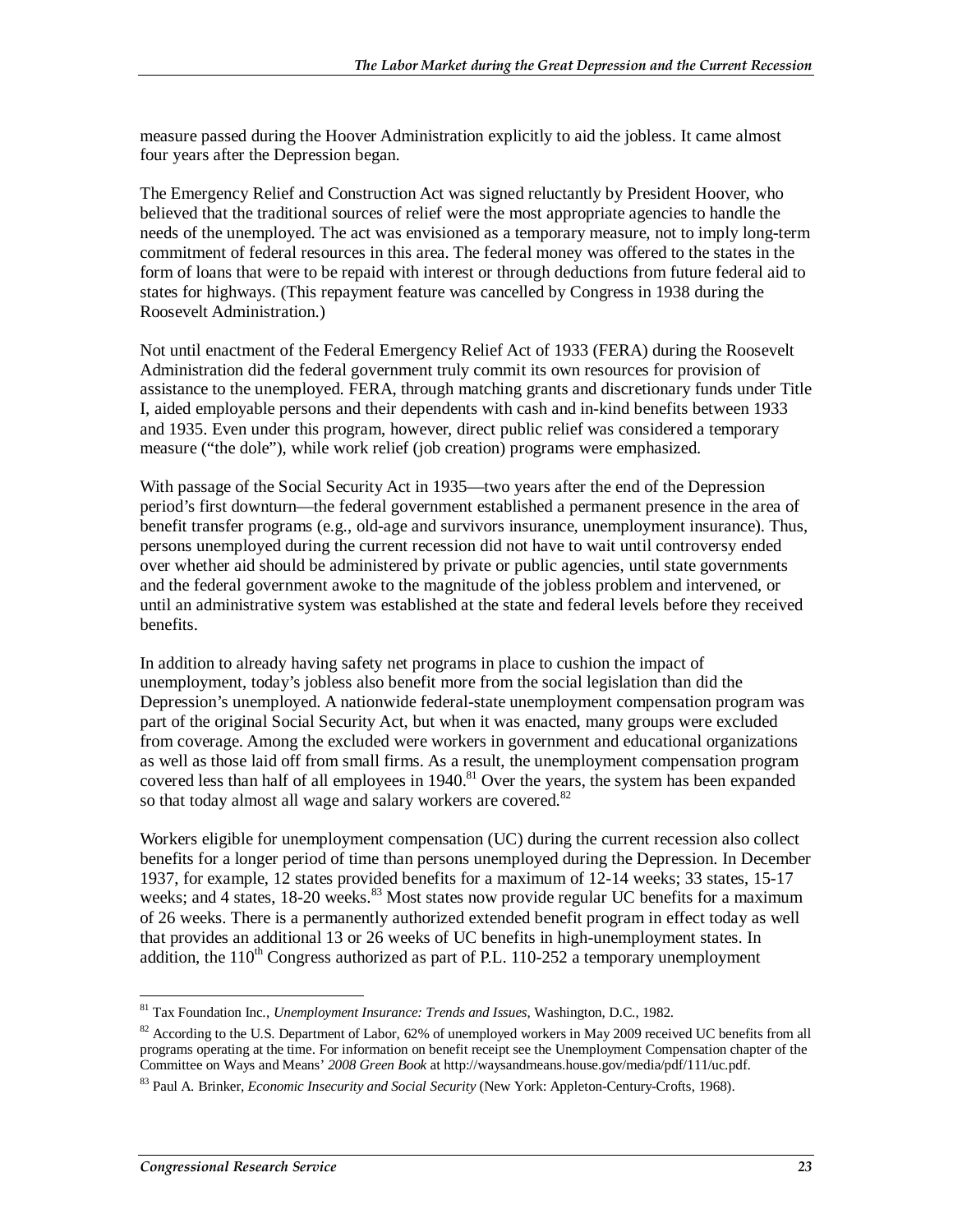benefit program for workers in all states who exhausted their regular benefits. The  $111<sup>th</sup>$  Congress extended the temporary program and expanded upon it in the American Recovery and Reinvestment Act of 2009 (P.L. 111-5).  $84$ 

Yet another liberalization of the law since the 1930s that helps today's unemployed workers involves the waiting period before benefits can be collected. In the early years of the system, states had waiting periods ranging from two to four weeks.<sup>85</sup> Currently, 25 states have no waiting period and the remaining states have a one-week requirement.<sup>86</sup>

Moreover, in the Emergency Unemployment Compensation Amendments of 1992 (P.L. 102-318), a work-sharing program was authorized permanently. It allows employers who temporarily cutback the hours of their employees rather than laying them off to develop short-time compensation plans. If the plans are approved by the state in which the firms are located, employees involuntarily working reduced schedules can receive partial UC benefits.<sup>87</sup> No program to compensate workers for the wage losses associated with pervasive involuntary parttime employment existed during the Great Depression.

Finally, the UC system was of no value to jobless workers during the Depression period's first economic downturn as the Social Security Act was not passed until 1935. In addition, no benefits were paid out for the first two years in order for reserve funds to accumulate. <sup>88</sup> It also was of no value to those who were jobless for so long during the 1930s that they did not meet the earnings or work time criteria for eligibility.

Other federal programs available to assist those persons unemployed today also were in their infancy during the 1930s. In September 1933, it became national policy to provide aid to farmers and the unemployed by purchasing the farmers' surplus produce and distributing it to the unemployed and their families. However, because of problems with the commodity distribution program, a new idea – food stamps – emerged in the late 1930s. The first food stamps were purchased in Rochester, New York in May 1939. Before the program ended in March 1943, it operated in half the counties of the nation. Thus, although food was available to the unemployed and their dependents in some geographic areas during the Depression, both the commodity distribution and food stamp programs did not start until after the economic downturns of the 1930s had ended.<sup>89</sup>

<sup>-</sup>84 CRS Report RL33362, *Unemployment Insurance: Available Unemployment Benefits and Legislative Activity*, by Alison M. Shelton and Julie M. Whittaker.

<sup>85</sup> Tax Foundation, *Unemployment Insurance: Trends and Issues*, Washington, D.C., 1982.

<sup>86</sup>CRS Report RL33362, *Unemployment Insurance: Available Unemployment Benefits and Legislative Activity*, by Alison M. Shelton and Julie M. Whittaker.

<sup>&</sup>lt;sup>87</sup> Short-time compensation programs exist in a minority of states today.

<sup>88</sup> Broadus Mitchell, "Depression Decade: From New Era to New Deal," in *Economic History of the United States* (New York: Holt, Rinehart, and Winston, 1962).

<sup>&</sup>lt;sup>89</sup> U.S. Congress, House Committee on Agriculture, *Food Stamp Act of 1977*, 95<sup>th</sup> Cong., 1<sup>st</sup> sess., H.Rept. 95-464 (Washington: GPO, 1977).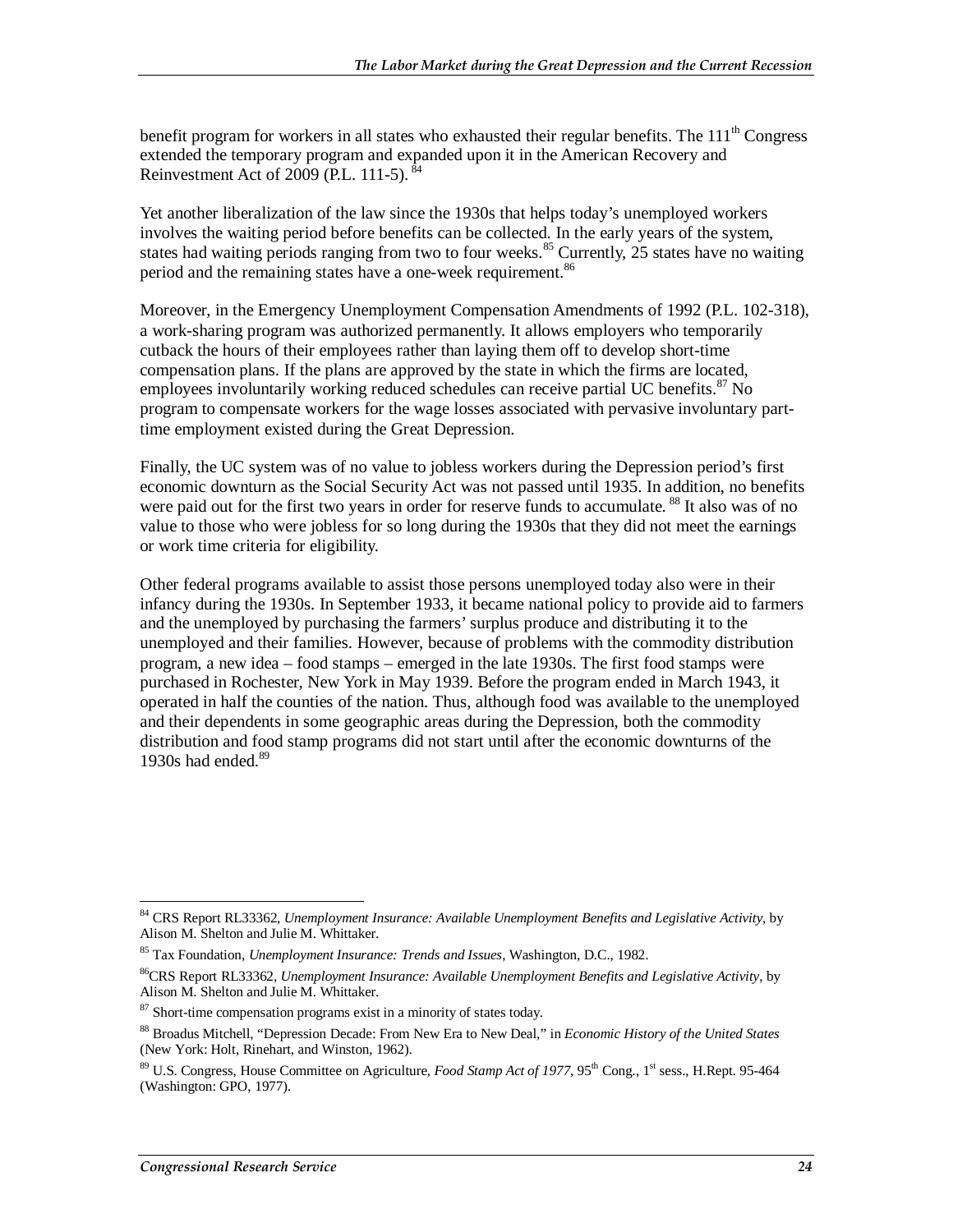## **Appendix. The Evolution of Labor Force Data**

During the past several decades, the definition and measurement of employment and unemployment have undergone many changes. The data available during the Great Depression are first described below. Next, the data available today are contrasted with the Depression-era statistics.

## **The Great Depression**

Between the 1930 and 1940 censuses, the Census Bureau went from the gainful worker to labor force concept. Up to and including the 1930 census, individuals aged *10* and above reported themselves as gainful workers if they had *at some time* worked in an occupation in which they earned money or the equivalent, or in which they assisted in the production of marketable goods – *regardless of their activity at the time of the census*. Thus, persons who had never worked but were available for work were not counted as gainful workers. Beginning with the 1940 census, individuals aged *14* and above reported themselves as members of the labor force if they were employed for pay or profit, or at unpaid family work, *during the week of March 24 to 30, 1940*, or were seeking jobs or performing public emergency work during the specified period. The changeover from a gainful worker to labor force concept raised the age criteria, included new workers, and specified a time period in which labor market activity must have occurred. It also created discrepancies between the two census counts in the way other individuals were classified (e.g., seasonal workers, inmates of institutions, retired and disabled persons). <sup>90</sup> The Census Bureau's adjustment of the gainful worker concept to the labor force concept produced a net decrease of 1.2 million persons in the figure for gainful workers reported in the 1930 census.

The second change was in the measurement of unemployment. The 1930 census was the first national effort to count the unemployed. *Gainful workers* were asked if they had been at work *the day before* the census-taker called. If they were not at work, the individual was asked

whether they had a job, whether they were able to work, whether they were looking for work, whether they had lost pay because they were not at work, and the reason for their idleness. On the basis of this information, gainful workers not at work "yesterday" were classified into the following seven categories:

- were jobless, able to work, and looking for work;
- were on layoff without pay, excluding the sick and voluntarily idle;
- were jobless and unable to work;
- had a job but were idle due to sickness or disability;
- were jobless and not looking for work;
- had a job but were voluntarily idle without pay; or

<sup>-</sup>90U.S. Bureau of the Census, *Sixteenth Census of the United States: 1940, Population: Estimates of the Labor Force, Employment, and Unemployment in the United States, 1940 and 1930*, Washington, D.C., 1944.

<sup>91</sup>U.S. Bureau of the Census, *Sixteenth Census of the United States: 1940, Population: Estimates of the Labor Force, Employment, and Unemployment in the United States, 1940 and 1930*, Washington, D.C., 1944, p. 2.